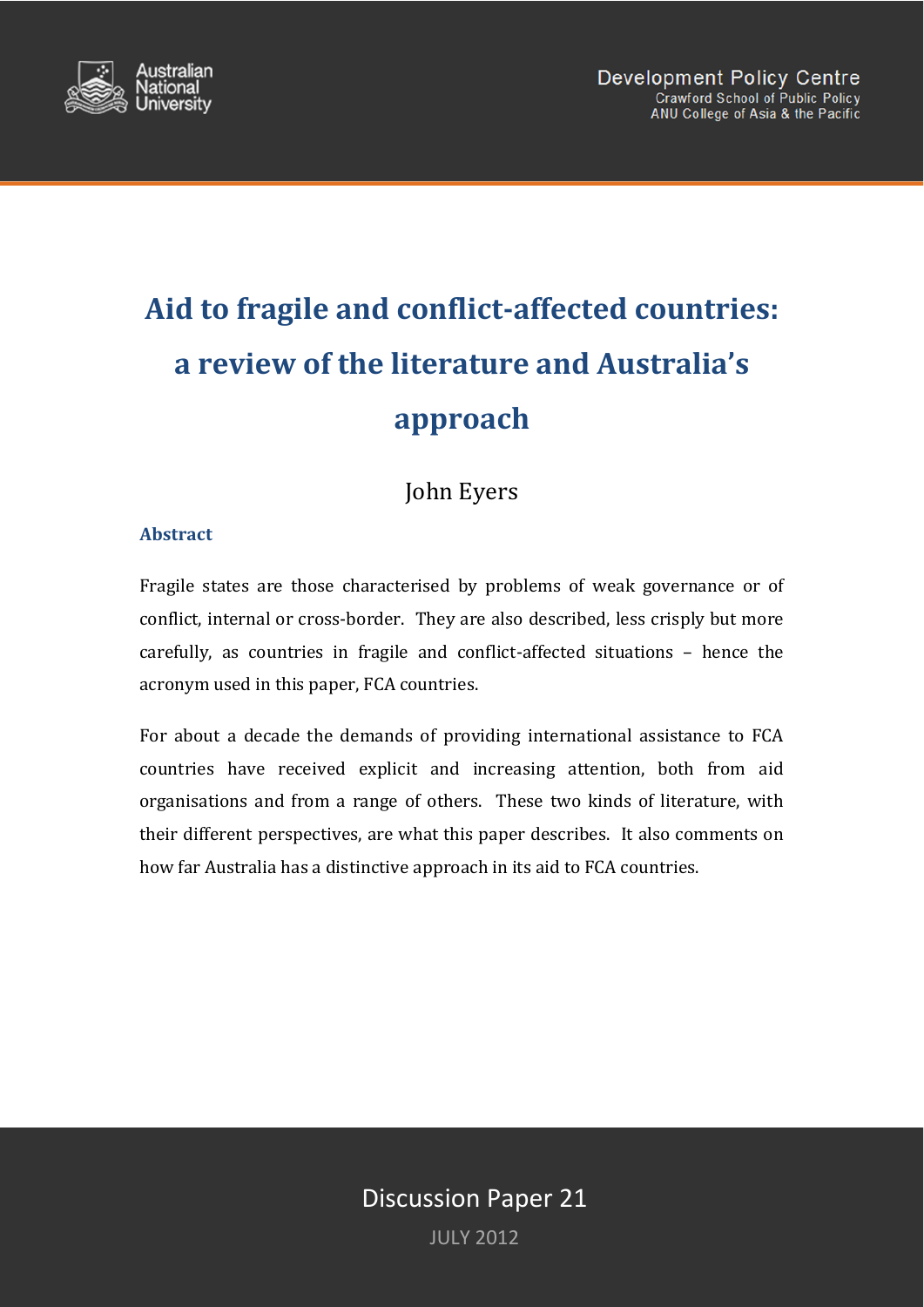# **Aid to fragile and conflict-affected countries: a review of the literature and Australia's approach**

John Eyers

John Eyers is a former official of the Australian Treasury.

Eyers, J 2012 "Aid to fragile and conflict-affected countries: a review of the literature and Australia's approach" *Development Policy Centre Discussion Paper #21,* Crawford School of Public Policy, The Australian National University, Canberra.

The Development Policy Centre is a research unit at the Crawford School of Public Policy, The Australian National University. The discussion paper series is intended to facilitate academic and policy discussion. Use and dissemination of this discussion paper is encouraged; however, reproduced copies may not be used for commercial purposes.

The views expressed in discussion papers are those of the authors and should not be attributed to any organisation with which the authors might be affiliated.

For more information on the Development Policy Centre, visit [http://devpolicy.anu.edu.au](http://devpolicy.anu.edu.au/)**/**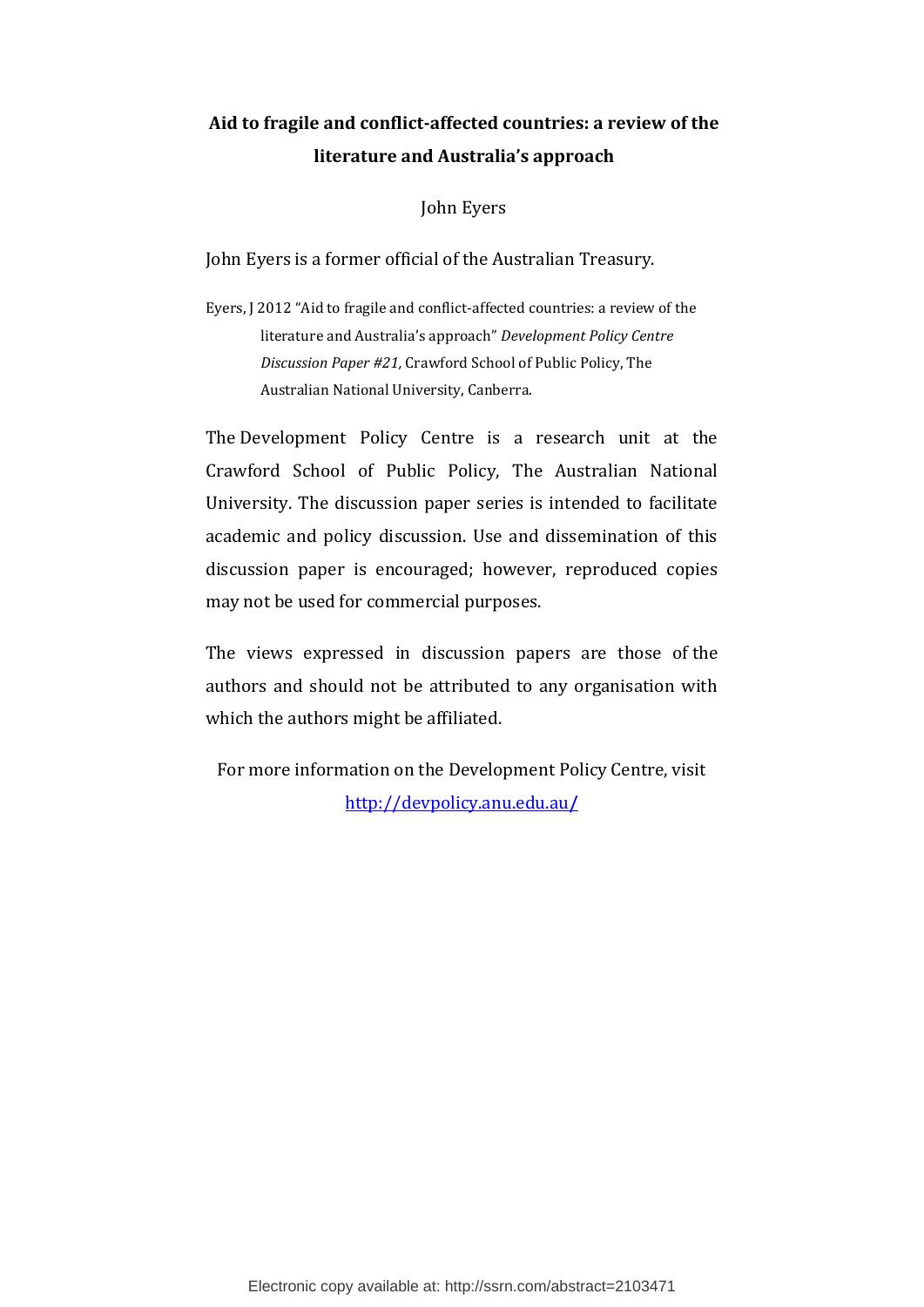# **Aid to fragile and conflict-affected countries: a review of the literature and Australia's approach**

# **1. Principles developed by aid providers**

It's obvious there are problems in programming and delivering aid in states which have weak governments, or where there are armed conflicts taking place or threatening. Aid agencies have from the beginning recognized that managing these problems is part of their business, even if they haven't said much about it. Similarly with textbooks about aid: for example, the recent book by Roger Riddell, *Does Foreign Aid Really Work?*  (Oxford UP, 2007) has little explicit treatment of FCA countries, but it observes that aid can't be effective where there's political instability or civil conflict.

In the last decade, official aid agencies have addressed more directly the problems of providing aid to FCA countries. The main reason, probably, is pressure on them to explain whether their aid has been effective or ineffective, and why. This has driven them to search for better approaches in the "hard cases". The official aid agencies have also been responding to major industrial countries' strategic focus on FCA countries, of which more below.

Competent descriptions of the difficulties in attaining aid objectives in FCA countries, and of what seem the most effective approaches, have been produced during the last decade by the World Bank, the Asian Development Bank and the Development Assistance Committee of the OECD. No doubt there are many others as well, but these will be enough for an introduction. There has also been a parallel series of descriptions by AusAID with reference to Australian aid.

#### **1.1. World Bank**

The World Bank seems to have been the pioneer in adverting to the problems and needs of FCA countries – although, politely, it first called them "low-income countries under stress" or LICUS. A task force of staff specialists on LICUS was formed in 2001 and prepared a report published in early 2002; they then kept working to implement the proposed measures. The object group of "hard case" recipients of World Bank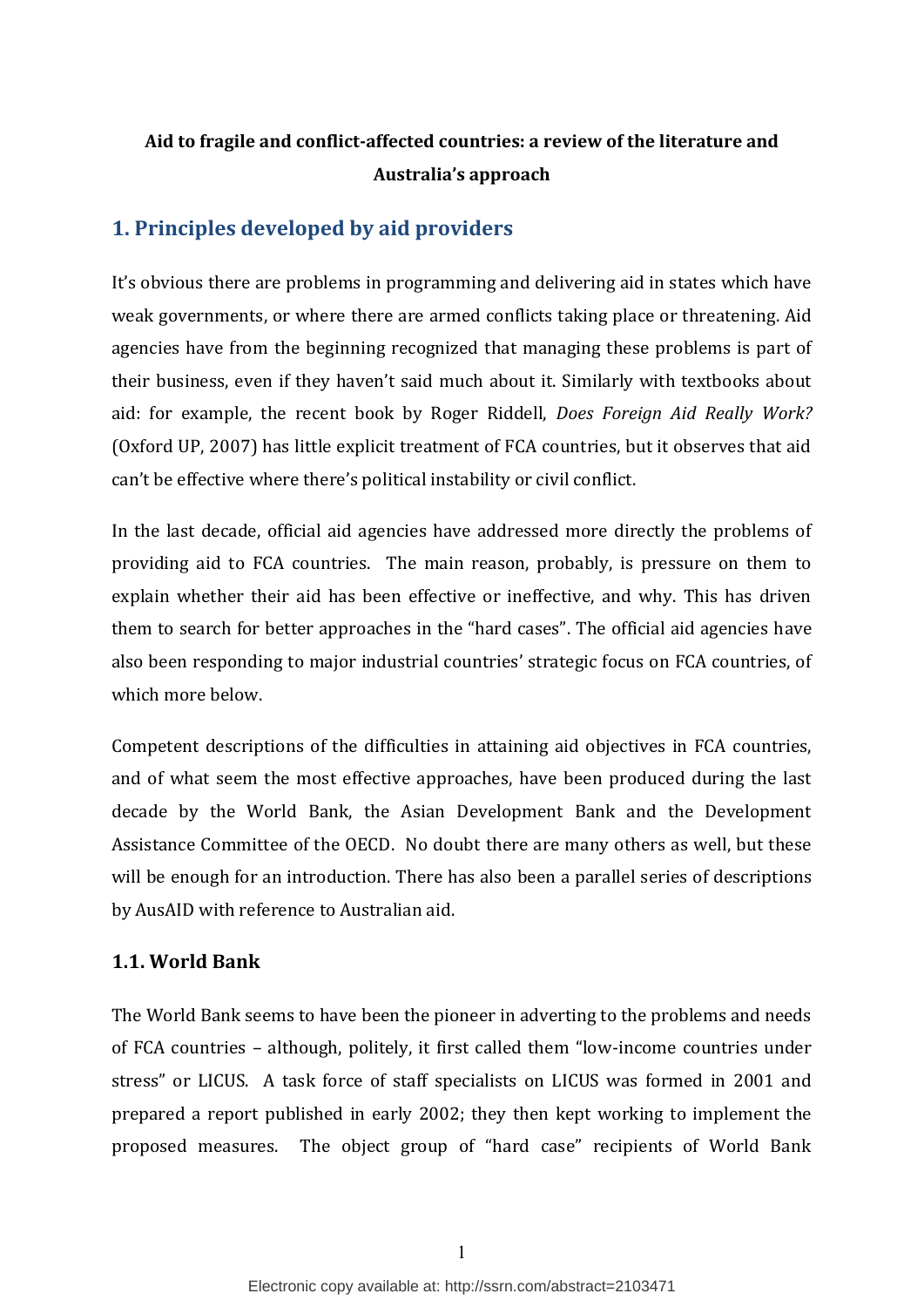assistance was renamed in 2005 "fragile states", and later "countries in fragile and conflict-affected situations" (FACAS). 

The 2002 World Bank task force defined the key principles of providing aid for these countries thus:

- Do knowledge activities, rather than finance
- Work on just two or three reforms which are feasible in socio-political terms and likely to result in a rapid and substantial payoff
- Engage with society for example, set up think-tanks, and twin key organizations such as small business or women's associations with successful counterparts in other countries
- Supplement, rather than try to improve, government provision of basic services consider a range of possibilities, including the Independent Service Authority (ISA) model.

The LICUS task force also suggested changes within the World Bank:

- Senior management should give more attention
- Provide bigger budgets and better staff incentives
- Approach capacity building by emplacing staff, rather than by visits
- Collaborate and coordinate better with other donors.

This approach was reviewed in the World Bank in 2005, and the resulting report was published as *[Low-Income Countries Under Stress: Update](http://siteresources.worldbank.org/INTLICUS/Resources/388758-1094226297907/LICUS_Update.pdf)* in December 2005.

The update put greater emphasis on the task of state-building and on coordination with other agencies. The emphasis on state-building presumably reflected experience in Afghanistan and Iraq, where intervention was motivated by the intention of creating new state regimes of different characters. As for coordination, the World Bank broadened its perspective from seeing this in terms of itself and other aid providers, to recognizing that different types of agencies are involved in responding to humanitarian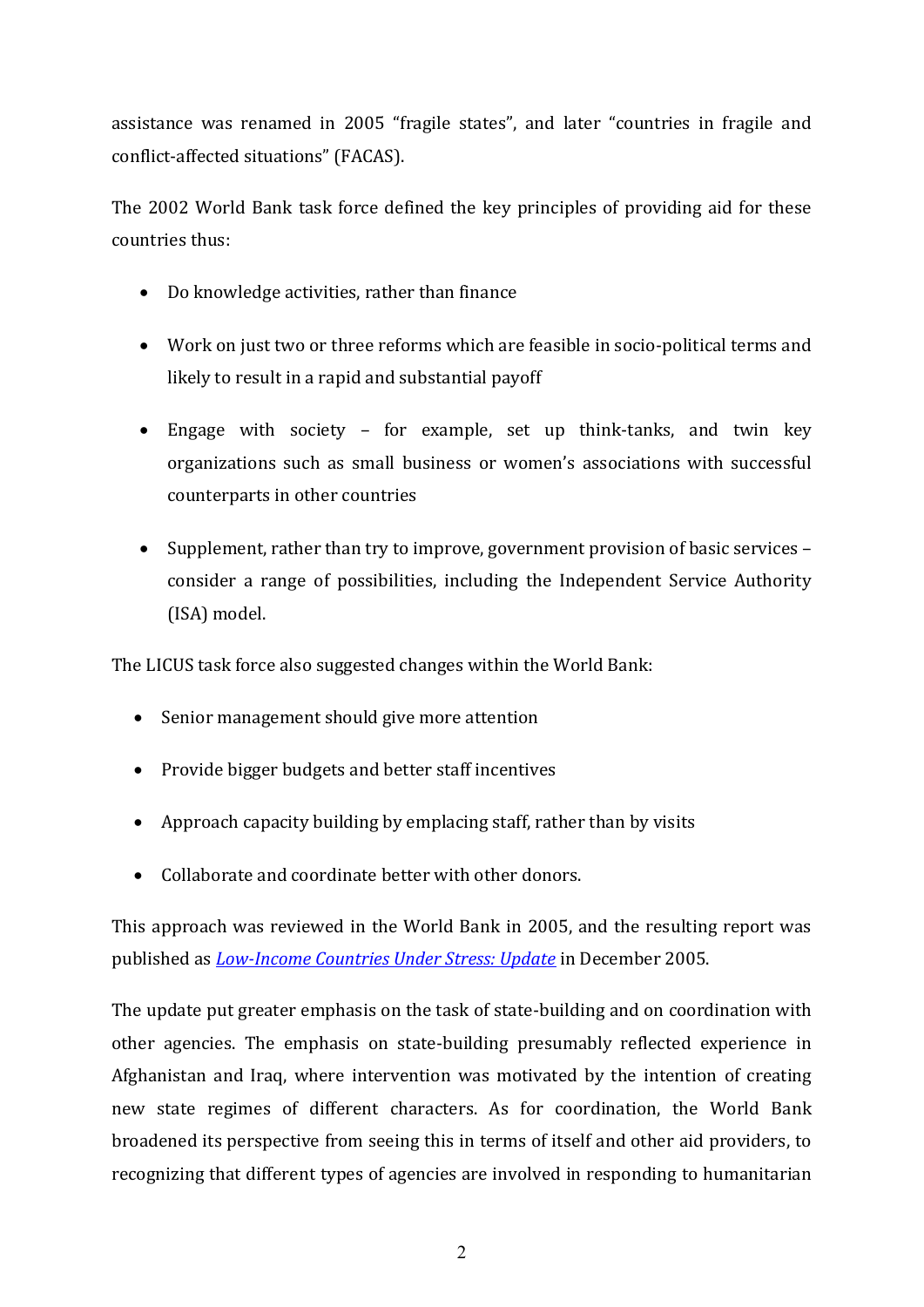or security emergencies – and that coordination efforts might be led by the UN or a coalition of military interveners, with objectives different from those of aid providers.

Apart from the emphasis on statebuilding, the 2005 report didn't change much of what was recommended for the selection and design of World Bank activities in FCA countries. However, there were some additional points about this in a 2006 report of the Independent Evaluation Group (IEG): *[Engaging with Fragile States: An IEG Review of](http://www.worldbank.org/ieg/recent/)  [World Bank Support to Low-Income Countries Under Stress:](http://www.worldbank.org/ieg/recent/)*

- The IEG review flagged some misgivings about whether statebuilding was the World Bank's job and about how feasible it was.
- It noted the conflict between wanting more resources to address countries' fragility and the stricture that concessional World Bank funding should be allocated according to how well policies and governance were scored under the CPIA system.
- The IEG made several observations about effectiveness: it characterised World Bank activities in FCA countries as having both high risks and potential for high returns; it said activities in these countries were generally harder to evaluate; and it observed that so far the World Bank had given attention mostly to success.

The IEG report of 2006 also observed that the issues posed for World Bank management in 2002 had been only partly addressed – in other words, activities in FCA countries were still under-resourced and under-recognized.

A further development in World Bank thinking at the end of the 2000s was to increase its analysis of conflict and the links between conflict and development. This was the basis for the *[World Development Report 2011](http://www.issuu.com/world.bank.publications/docs/9780821384398/1)* and titled *Conflict, Security and [Development](http://www.issuu.com/world.bank.publications/docs/9780821384398/1)* (here called WDR 2011).

On program design in FCA countries, according to WDR 2011 the top five lessons of what works are, in summary:

programs that support bottom-up state-society relations in insecure areas;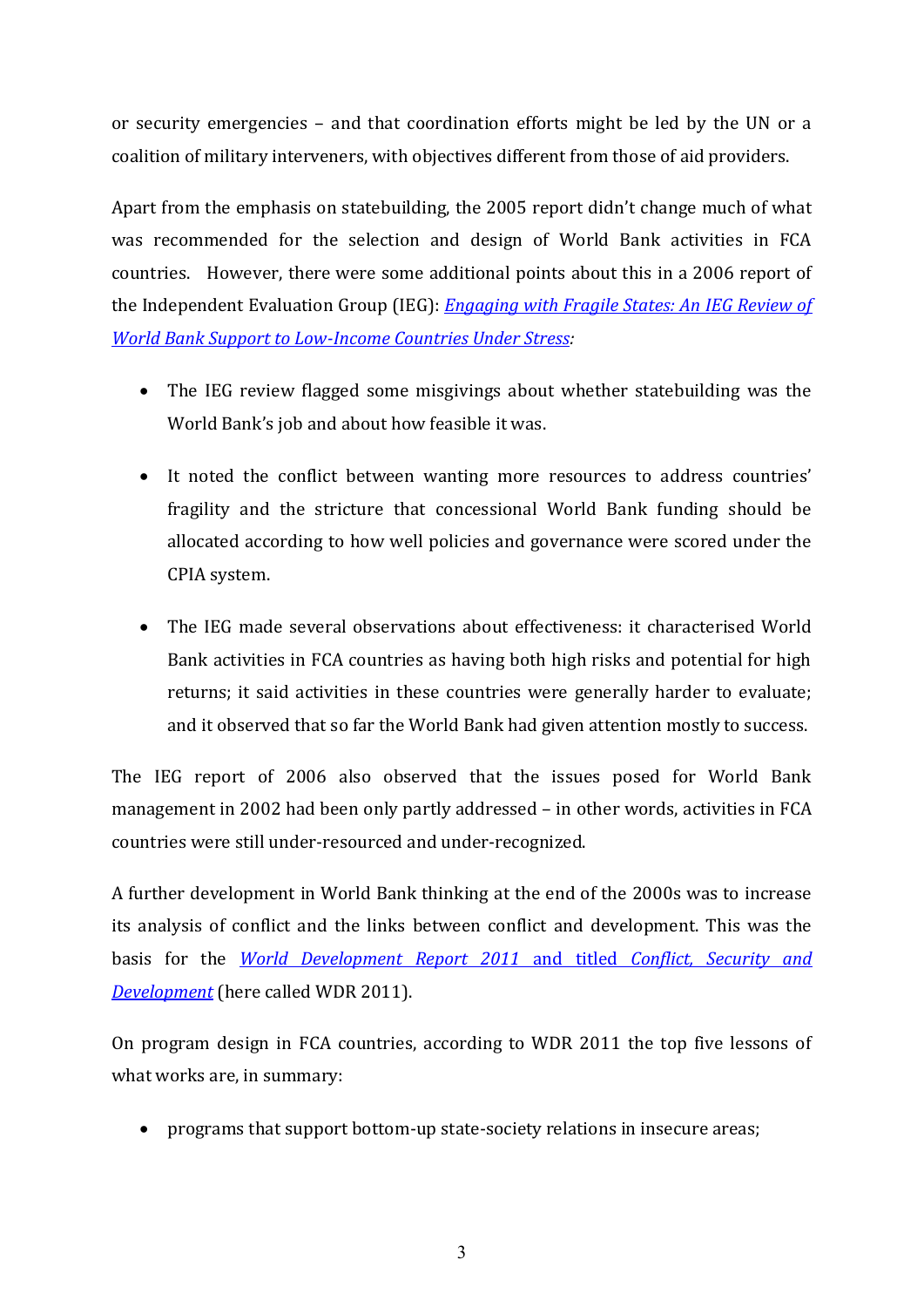- complementary programs for institutional transformation in the priority areas of security and justice;
- "back to basics" job creation programs;
- involvement of women in security, justice, and economic empowerment programs; and
- focused anti-corruption initiatives, demonstrating that new initiatives can be well governed.

Compared with what had first been recommended ten years earlier for the WB approach in FCA countries, this seems to be emphasising that peacebuilding must receive its full share of attention alongside statebuilding. It seems also to reflect more modest ambitions, at least for the near term, in regard to economic development.

What else in the way of practical suggestions does WDR 2011 contain? In my view, there are several new ideas, formed from the decade's experience of development-cumsecurity interventions.

- It calls for better monitoring of results, especially about security for example, measures of violence reduction, and polling of citizens about confidence-building and other perceptions – and also about employment.
- It suggests to aid providers that instead of "20th-century paradigms" (too slow, too fragmented, too reliant on parallel systems, and too quick to exit) they should focus on preventing repeated cycles of political and criminal violence, and transforming institutions to provide citizen security, justice, and jobs.
- It has a vision for broader international cooperation, drawing on standing intervention capacity:
	- $\circ$  "A bolder approach could draw together capacities from development agencies, the private sector, foundations, and NGOs in a new global partnership to galvanize investments in countries and communities where high unemployment and social disengagement contribute to the risks of conflict."  $(p. 31)$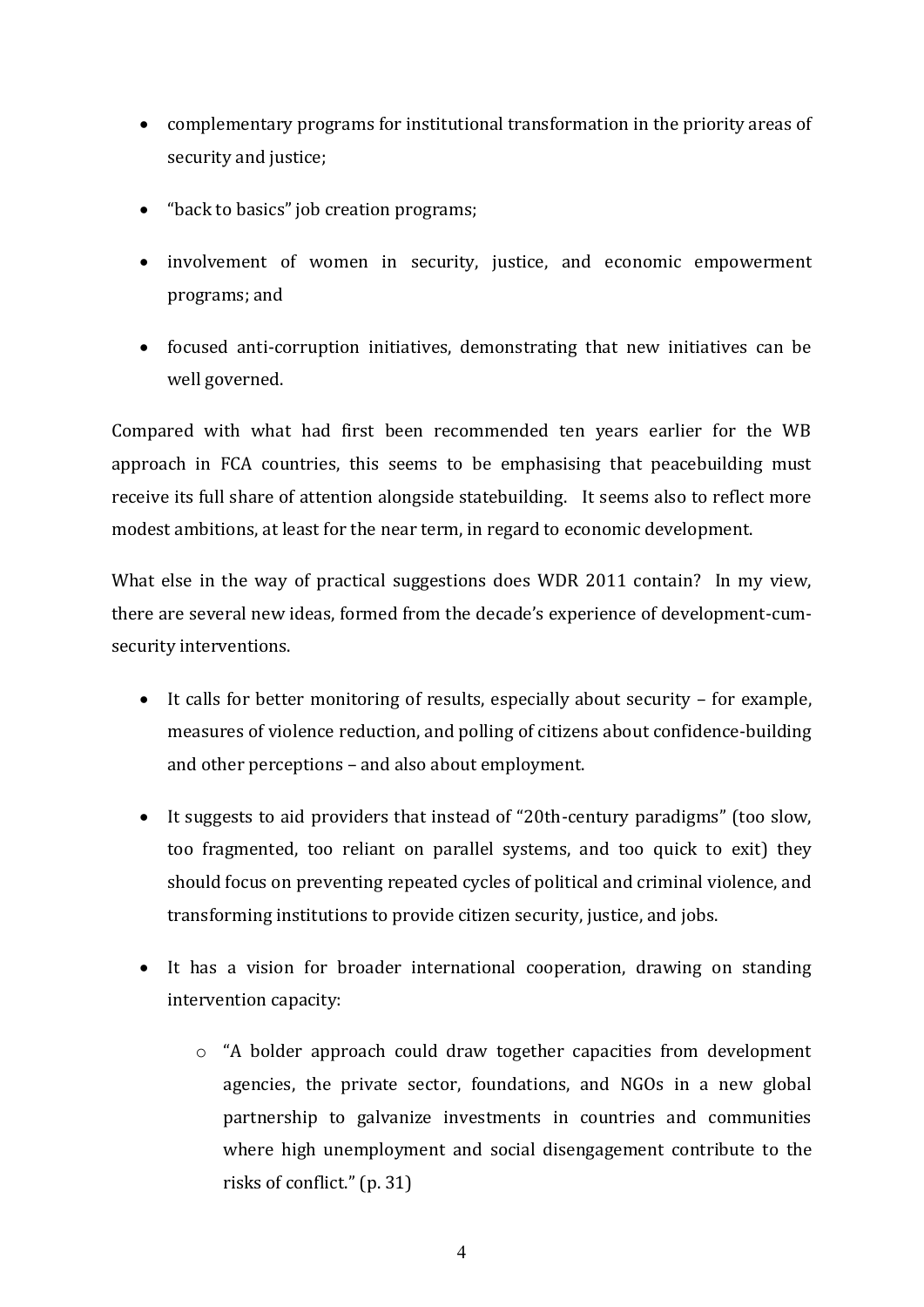- $\circ$  "The starting point for deeper capacity in this area [of citizen security and justice] is government investment in standby, pretrained personnel for a range of executive and advisory police, corrections, and justice functions ... these capacities must be trained, and able to deploy, under shared doctrine to address the challenges of coherence presented by different national policing models. Increased investment through the UN and regional centers in the development of joint doctrine and pretraining of government capacities would increase effectiveness and reduce incoherence." (p. 30)
- $\bullet$  But it also makes clear that most of the decade's experience has disappointed the hopes of the early 2000s: frequently international agencies operating in FCA countries have applied frustrating strictures which derive from their domestic accountability, and frequently they have refused to cooperate with each other. So the experience summarised in WDR 2011 provides no basis for thinking its vision will be realised quickly.

# **1.2. Asian Development Bank**

The Asian Development Bank (ADB) has currently eleven FCA countries among its borrowing members. In 2003 it described as conflict-affected Afghanistan, Cambodia, the Philippines, Solomons, Sri Lanka, Tajikistan and Timor-Leste; in 2004 it described as weakly performing a group also including Lao PDR, Nepal, Papua New Guinea and Uzbekistan. When the ADB identified the factors in under-performance, it nominated not only weak managing capacity and internal conflict, but also small isolated market conditions (or more recently, economic and geographic isolation), implying that many Pacific island states are included in this group.

The approach which the ADB formulated [here](http://www.adb.org/documents/achieving-development-effectiveness-weakly-performing-countries-asian-development-bank-s-a?ref=themes/governance/publications/references) in April 2007 was, in summary:

 to get a **fuller understanding** of social and political processes (than through the usual economic and sector analysis);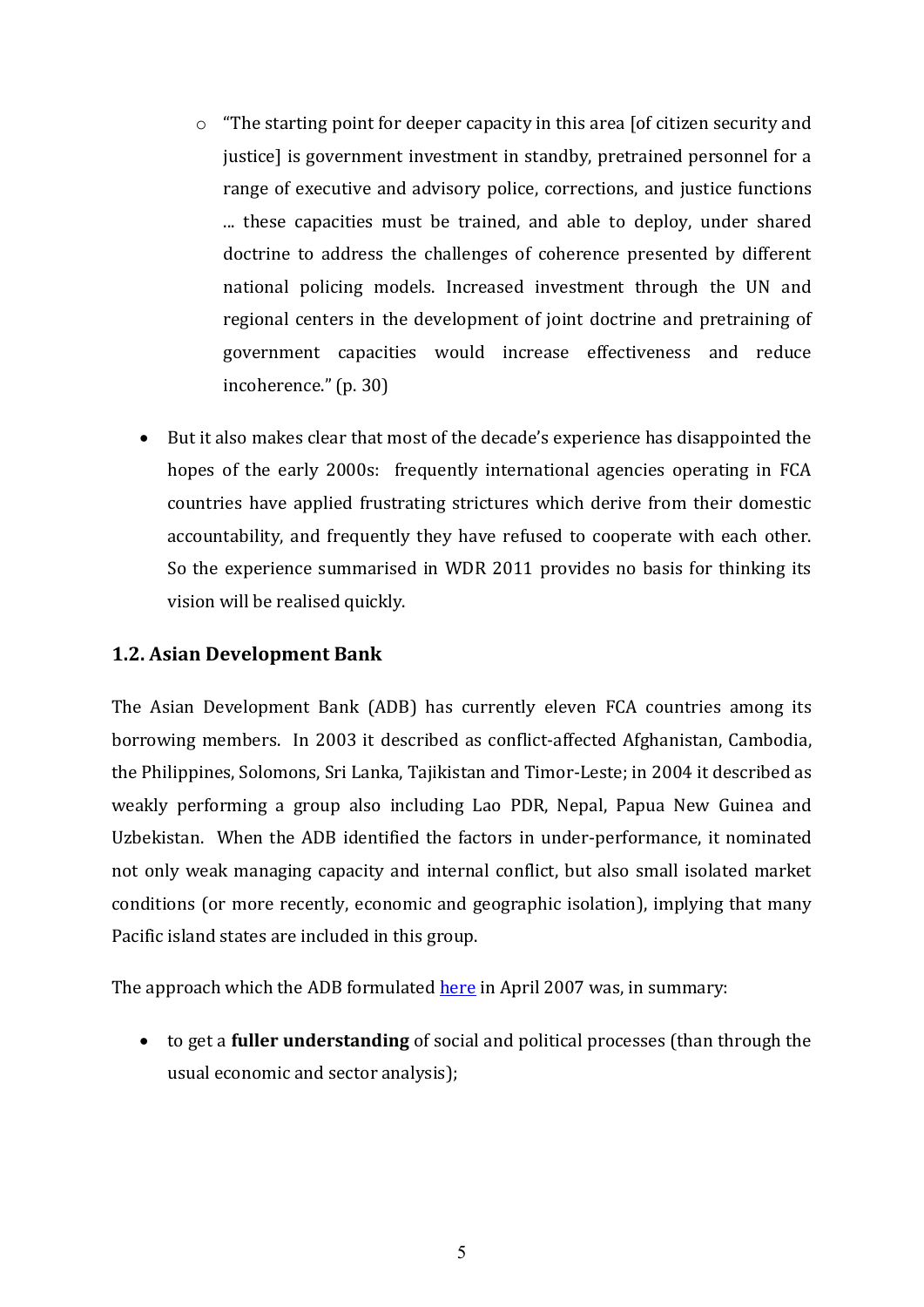- to use **strategic partnerships** with other donors in order to limit demands on recipient governments' resources and to get help in addressing poor governance and conflict;
- to give special attention to the design and delivery of **capacity-building** efforts in order to avoid substitution and to foster participation;
- where possible, to devise projects for "**development dividend**" but with selectivity and focus; and
- to make available **additional resources, fast and flexibly**, for short-term post-conflict or emergency assistance.

This still is the ADB's stated approach to FCA countries, as described in an August 2011 [paper for the ADF](http://beta.adb.org/sites/default/files/ADF-XI-ADB-Engagement-Fragile-Conflict-Affected-Situations.pdf) XI replenishment. The approach is summarised in a [website section](http://www.adb.org/themes/governance/fragile-situations/resource-center) and related documents are accessible at the ADB's FCAS [resource centre.](http://fragilesituations.adb.org/)

The ADB's approach is, not surprisingly, broadly aligned with that of the World Bank. They have both been represented in a working group on harmonisation of multilateral banks' approaches to FCA countries which began in 2007 – see [here.](http://siteresources.worldbank.org/INTLICUS/Resources/Report_of_the_MDB_Working_Group.pdf)

The implementation of the ADB's approach has been monitored in two ways accessible from outside: through a technical assistance project involving quarterly reports on how the approach is being mainstreamed, and through a handful of overview evaluation studies.

Only one of these [evaluation studies,](http://www.adb.org/sites/default/files/SES-REG-2010-45.pdf) done during 2010, directly addresses the approach formulated in 2007, and does so in a restricted fashion because it was thought that after three years it was too soon to evaluate the effects of the approach on project outcomes and development impacts. For the study, averages were compiled of the evaluation ratings of projects approved from 2000 to 2006 for a set of current FCA countries, and for a set of countries which by 2010 had exited from this classification.

 It found (see Table 10 p. 24) marginal or just adequate average ratings in most of the FCA countries, and somewhat better averages in those which had exited.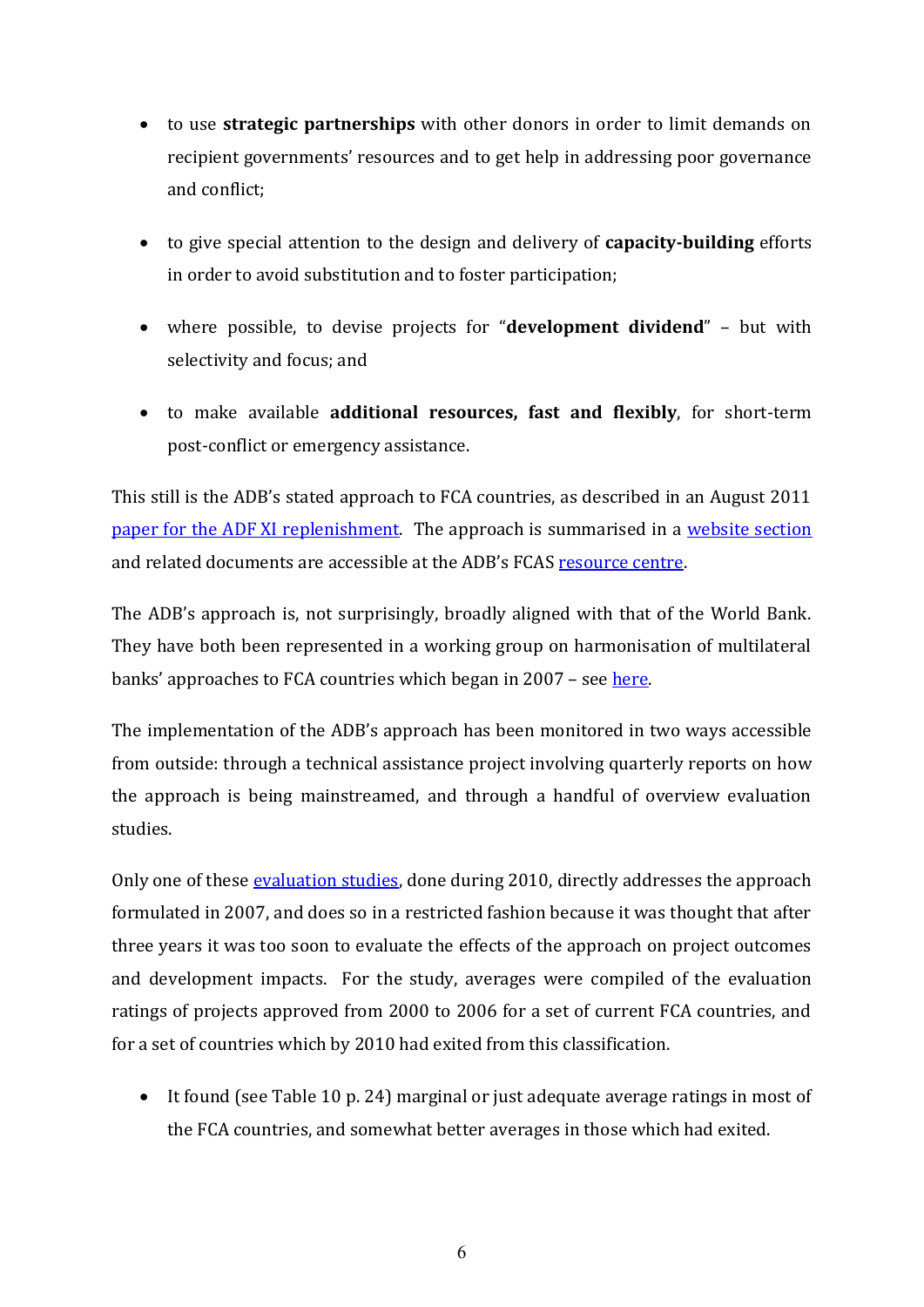- The study made no comment on how the rating averages for FCA countries compared with those of other developing member countries of ADB.
- However, the study made numerous observations about shortcomings in the efficiency and sustainability of projects which were attributable to fragile conditions in the countries. Accordingly one should suspect that in general, uncertainty surrounds the projects' contributions to economic development.

## **1.3. Development Cooperation Directorate (DCD-DAC) of the OECD**

Through consultation among the official aid agencies of its member countries, the DCD-DAC formulated a slim set of *[Principles for Good International Engagement in Fragile](http://www.oecd.org/document/55/0,3746,en_2649_33693550_49386615_1_1_1_1,00.html)  [States and Situations,](http://www.oecd.org/document/55/0,3746,en_2649_33693550_49386615_1_1_1_1,00.html)* published in April 2007.

The *Fragile States Principles* are easy to read and straightforward in content. Indeed, they seem fairly obvious prescriptions for aid providers. In summary, they are:

- 1. **Take context as the starting point** avoid blue-print approaches.
- 2. **Ensure all activities do no harm** be prepared when necessary to suspend aidfinanced activities following serious cases of corruption or human rights violations; and accept responsibilities at home in addressing corruption.
- 3. **Focus on state building** as the central objective address issues of democratic governance, human rights, civil society engagement, and peacebuilding.
- 4. **Prioritise prevention** strengthen indigenous capacities, especially those of women, to prevent and resolve conflicts; and support the peacebuilding capabilities of regional organisations.
- 5. **Recognise the links** between political, security and development objectives adopt a "whole of government" approach, involving those responsible for security, political and economic affairs, as well as those responsible for development aid and humanitarian assistance; and aim for policy coherence and joined-up strategies where possible, while preserving the independence,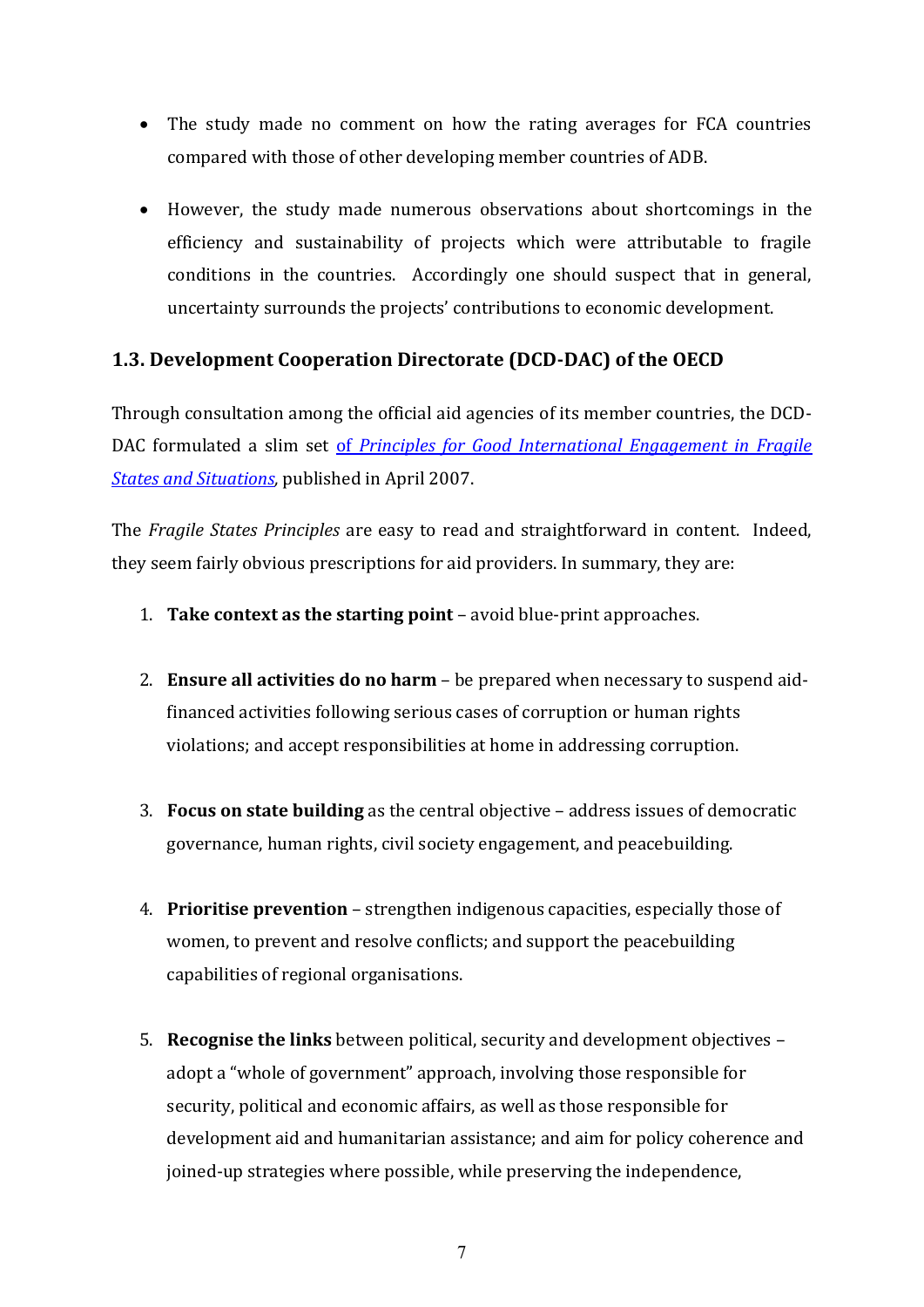neutrality and impartiality of humanitarian aid.

- 6. **Promote non-discrimination** as a basis for inclusive and stable societies promote the voice and participation of women, youth, minorities and other excluded groups.
- 7. **Align with local priorities** in different ways and in different contexts where alignment behind government-led strategies is not possible, seek opportunities for partial alignment at the sectoral or regional level; and identify functioning systems within existing local institutions, and work to strengthen these.
- 8. **Agree on practical co-ordination mechanisms** between international actors, even in the absence of strong government leadership; and use simple integrated planning tools, such as the transitional results matrix.
- 9. **Act fast ... but stay engaged** long enough to give success a chance recognize that capacity development in core institutions will normally require an engagement of at least ten years; and improve aid predictability.

# 10. Avoid pockets of exclusion ("aid orphans").

While these principles individually seem entirely sound, they contain some near-impossible combinations of objectives, notably:

- to be fast and effective, but not use blueprints;
- to integrate economic aid with political and security interventions, but not let aid providers be identified with the interveners;
- to align with local priorities, but insist on overcoming discrimination; and
- to stay engaged, but cut aid in response to corruption or human-rights violations.

In the later 2000s, the DCD-DAC organised follow-up work on aid approaches for FCA countries.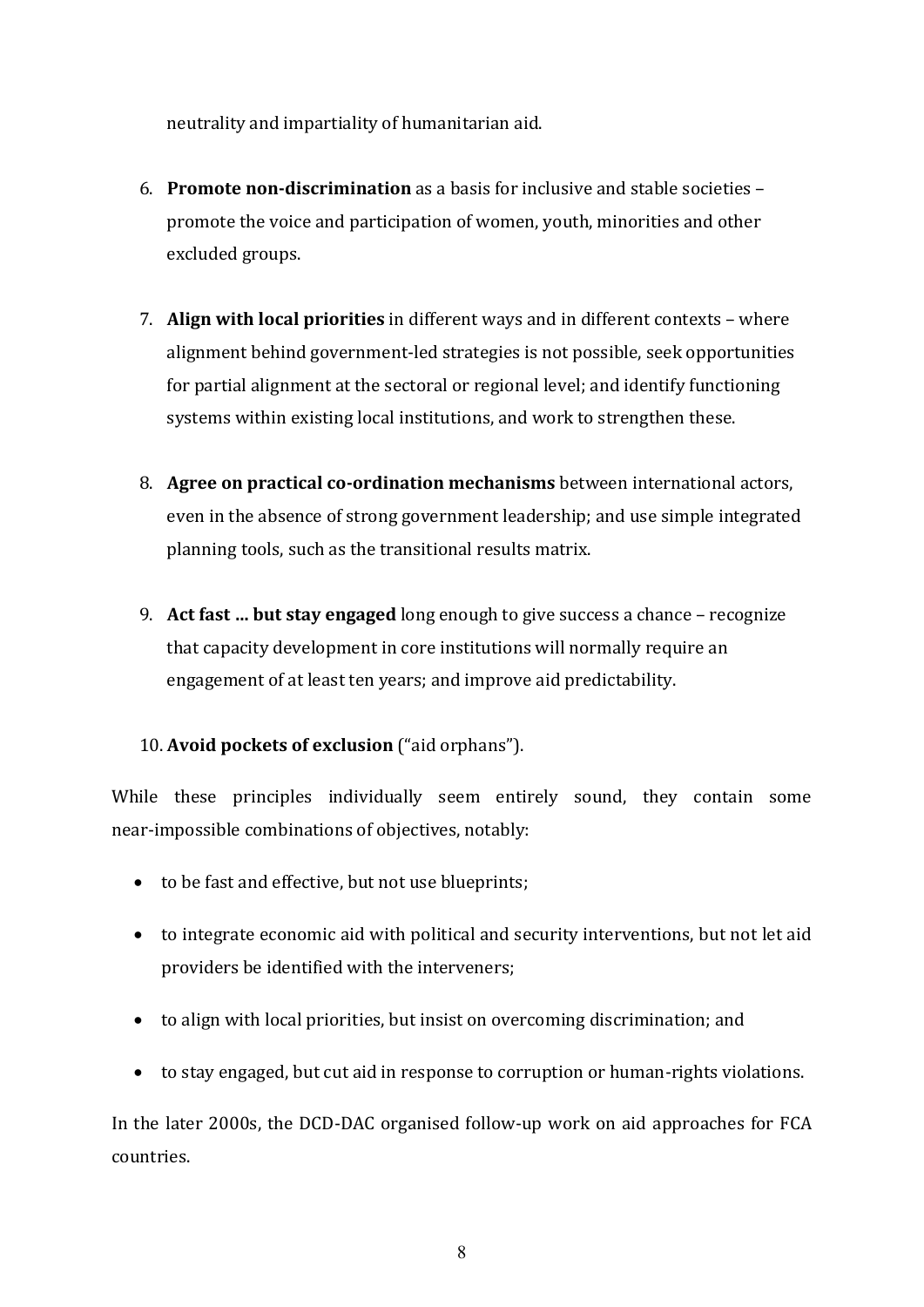First, it held consultations among donors and recipients about how well the agreed principles of aid-giving were being applied. The findings as published on the [DAC](http://www.oecd.org/document/54/0,3746,en_2649_33693550_49397238_1_1_1_1,00.html)  [website](http://www.oecd.org/document/54/0,3746,en_2649_33693550_49397238_1_1_1_1,00.html) contain unpleasant home truths for aid providers. For example, a consultation held in July 2009 and focused on Democratic Republic of Congo, Haiti and Timor-Leste found:

- decentralisation is a key political dynamic;
- premature shifts away from security concerns are a source of danger, so international actors should maintain a credible rapid response capacity;
- problems remain in building institutional capacity there are limited incentives for international advisers to develop local capacity, salary differentials between national and international staff lead to brain drain, and there is too much use of parallel implementation units instead of domestic government agencies;
- donors should accept a division of labour by sector, with one donor as the focal point in each; and
- there has been under-investment in rural areas and in youth.

Secondly, the DCD-DAC brought together reports and representatives from a group of thirteen FCA countries at a conference in Dili, Timor-Leste, in April 2010. Preparatory reports and a declaration from the meeting, which was called the International Dialogue on Peacebuilding and Statebuilding**,** are available [here.](http://www.oecd.org/document/43/0,3746,en_21571361_43407692_44335467_1_1_1_1,00.html) The content of the written reports and the Dili Declaration is unremarkable, although the process was presumably worthwhile.

Thirdly, the DCD-DAC has continued to monitor the provision of aid to thirteen FCA countries, in terms of how well the Paris/Accra principles and those in the Dili Declaration are being applied. This monitoring has drawn on perceptions of respondents in recipient countries as well as the reporting of aid providers. It has resulted in several reports, which can be accessed [here.](http://www.oecd.org/document/15/0,3746,en_2649_33721_45793615_1_1_1_1,00.html)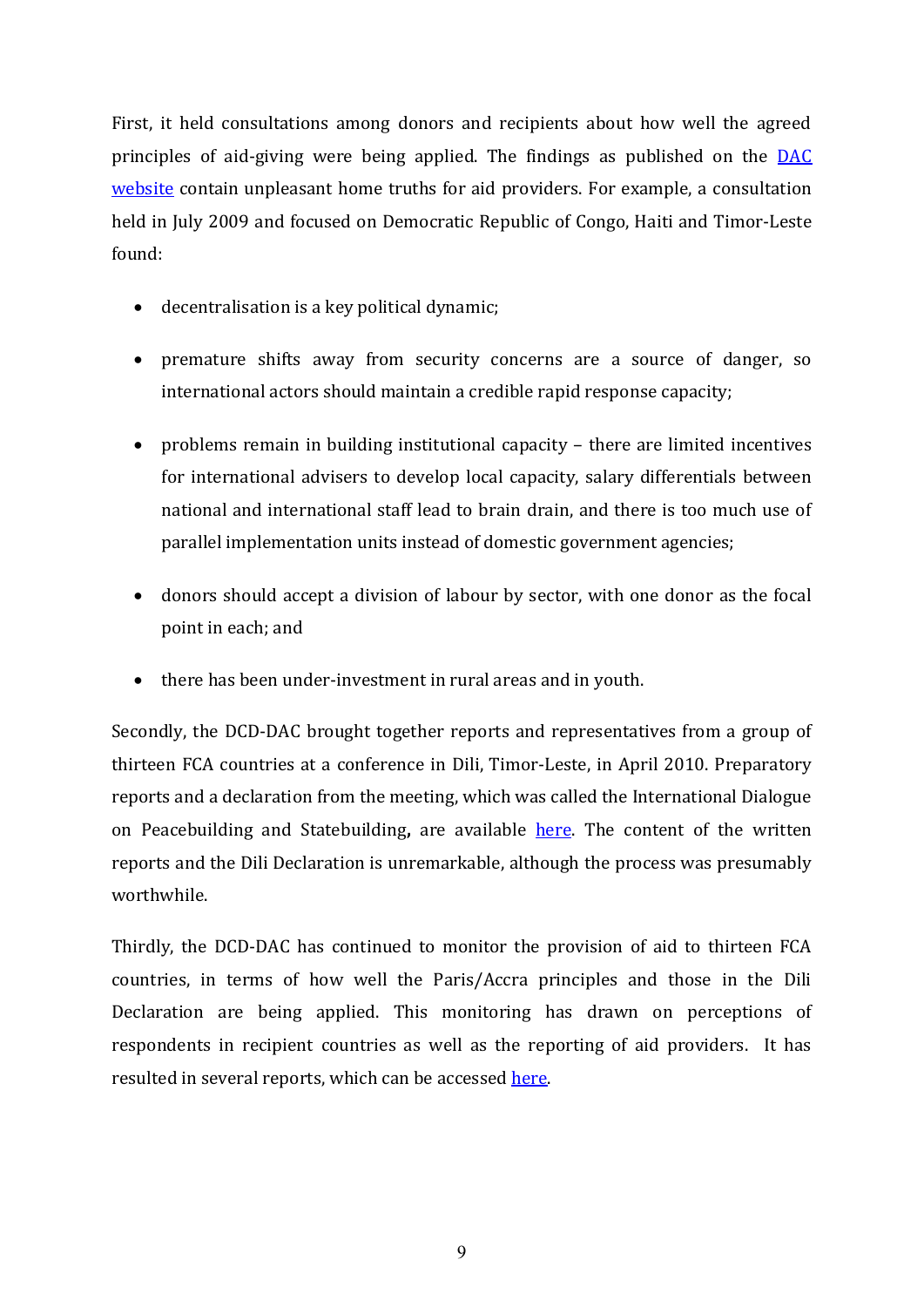In February 2010, DAC published *Do No Harm – [International Support to Statebuilding](http://www.oecd.org/document/30/0,3746,en_2649_33693550_44408734_1_1_1_1,00.html)*. It describes how international interventions can inadvertently undermine statebuilding, by:

- Failing to prioritise the consolidation of state security and to engage with state officials to transform political settlements when they embody incentives for violence and warfare.
- Advocating systemic governance reform (constitutional change, initiation of competitive elections, power-sharing arrangements or political devolution) without analysing existing political settlements, state-society relations or how reform might affect patterns of inclusivity, exclusion, elite buy-in and conflict in the future.
- Damaging or pre-empting the creation of state capacity by channelling large amounts of aid outside state systems and implementation structures.
- Delivering aid without ensuring incentives for local revenue raising.
- Not providing accurate and timely information on aid disbursements which prevents them from being reported on budget and weakens accountability mechanisms and the political processes that underpin budgetary bargaining.
- Failing to provide support for the creation of capacity within states to analyse, plan and implement the expansion of basic production activities in the formal and informal agriculture and manufacturing sectors of their economies.
- Channelling aid to civil society organisations with no regard to the legal or regulatory framework governing associations or how they interact with prevailing economic, political and social trends.
- Undermining state legitimacy by creating strong forms of accountability between governments and development partners while neglecting domestic accountability.
- Holding unrealistic assumptions about the pace and direction of statebuilding.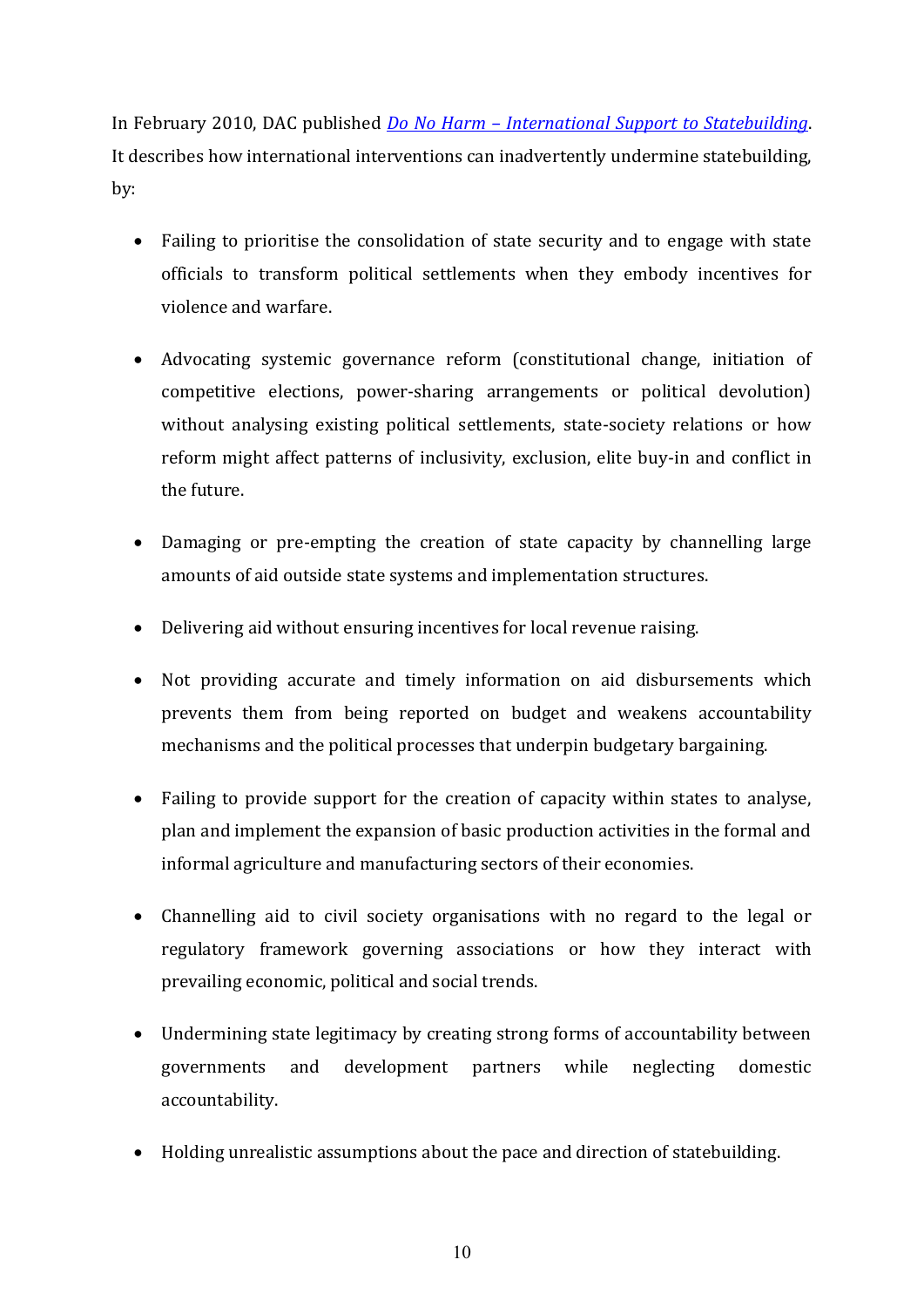The DCD-DAC reformulated this as advice to its aid-providing members in *[Supporting](http://www.oecd.org/document/53/0,3746,en_2649_33693550_46623180_1_1_1_1,00.html)  [Statebuilding in Situations of Conflict and Fragility: Policy Guidance](http://www.oecd.org/document/53/0,3746,en_2649_33693550_46623180_1_1_1_1,00.html)*, published in January 2011. This guidance runs to about 100 pages (the summary just above is in Box 1.3 on page 50).

The DCD-DAC produced in September 2011 a summary of its survey of the thirteen FCA countries about aid they had received, *International Engagement in Fragile States: Can't [we do better?](http://www.oecd.org/document/53/0,3746,en_2649_33693550_48696949_1_1_1_1,00.html)*

Fourthly, the DCD-DAC has convened and supported technical task forces in two areas where it's most difficult for aid providers in FCA countries to apply the Paris/Accra principle of using partner country systems – the areas of public financial management (PFM) and procurement. These task forces seem to have practical value: for example, the one on PFM produced in 2010-11 a stocktake of the instruments which donors were using to diagnose and assess PFM in recipient countries (see [here\)](http://www.oecd.org/document/36/0,3746,en_2649_3236398_43437604_1_1_1_1,00.html).

# **2. Aid provision in wider perspective**

During the 1990s the strategic context of OECD countries' aid to developing countries changed, with the end of most Cold-War competition between the United States and the Soviet Union, and as awareness grew of dangers arising from some FCA countries' harbouring of international terrorists and organised criminals. More positively, experiences in the 1990s and early 2000s formed a shared sense that international intervention could help manage humanitarian emergencies or internal conflicts, reducing the concomitant loss of life and displacement of people.

This new strategic situation contributed both motivation and ambition to aid-giving to FCA countries. But at the same time, it challenged the authority of the official aid agencies in the business of external intervention.

There's a variety of literature with wider perspectives on aid to FCA countries. As an introduction I recommend four sources – Francis Fukuyama, Paul Collier, the duo of Ashraf Ghani and Clare Lockhart, and the UN Secretary-General – and some studies on the political economy of FCA countries and interventions.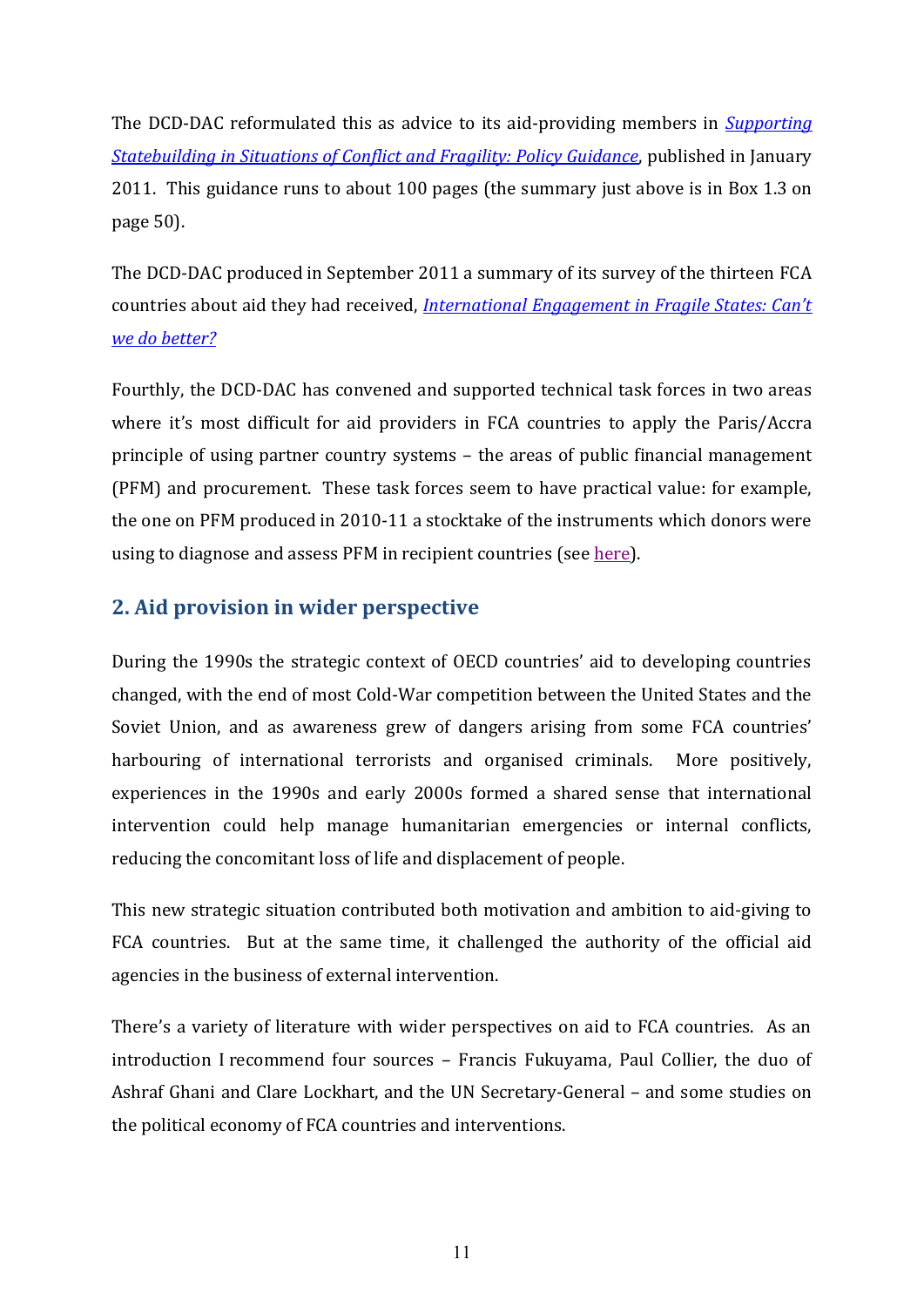## **2.1. Francis Fukuyama,** *State Building* **- Cornell UP, 2004.**

I recommend this small book highly – for its careful, concise exposition; for its balanced judgements; and for the way it puts both aid issues and economic analyses in their broadest possible context. Fukuyama's main arguments in it were as follows.

- In parallel with the realization that economic development was blocked by state failures, despite the efforts of aid donors, came the realization that state failure was at the root of many humanitarian and security problems in developing countries.
- After the end of the Cold War, most international crises arose from state failure, and so interventions took the form of state-building – in Somalia, Cambodia, Bosnia, Kosovo, East Timor and Afghanistan.
- Hence the shift through the 1990s from preaching minimization of the scope of the state to preaching the need for strong, though modestly scoped, states – notably in the WB's *[World Development Report 1997](http://econ.worldbank.org/external/default/main?pagePK=64165259&theSitePK=477872&piPK=64165421&menuPK=64166093&entityID=000009265_3980217141148)*.
- The trauma of 9/11 didn't mark the beginning of US or OECD interest in failing states, but it swung the Bush Administration from its predecessors' reluctance about intervention to a new determination – especially about Afghanistan, its neighbours in Central Asia, and Iraq.
- Statebuilding, even dealing only with public administration, is a difficult task for outside helpers – there have been few successes, and those few (in East Asia) are attributable to conducive domestic conditions before outside help was provided.
- Public administrative institutions are hard to run on a basis of accountability, except where their functions have high specificity and low frequency. More improvement is likely through influencing the norms and leadership within the institutions, when this is supported by the surrounding culture.
- Current US and aid-donor approaches are too short-term and too prescriptive. Trying to teach "best practice" probably won't work. It would be better to offer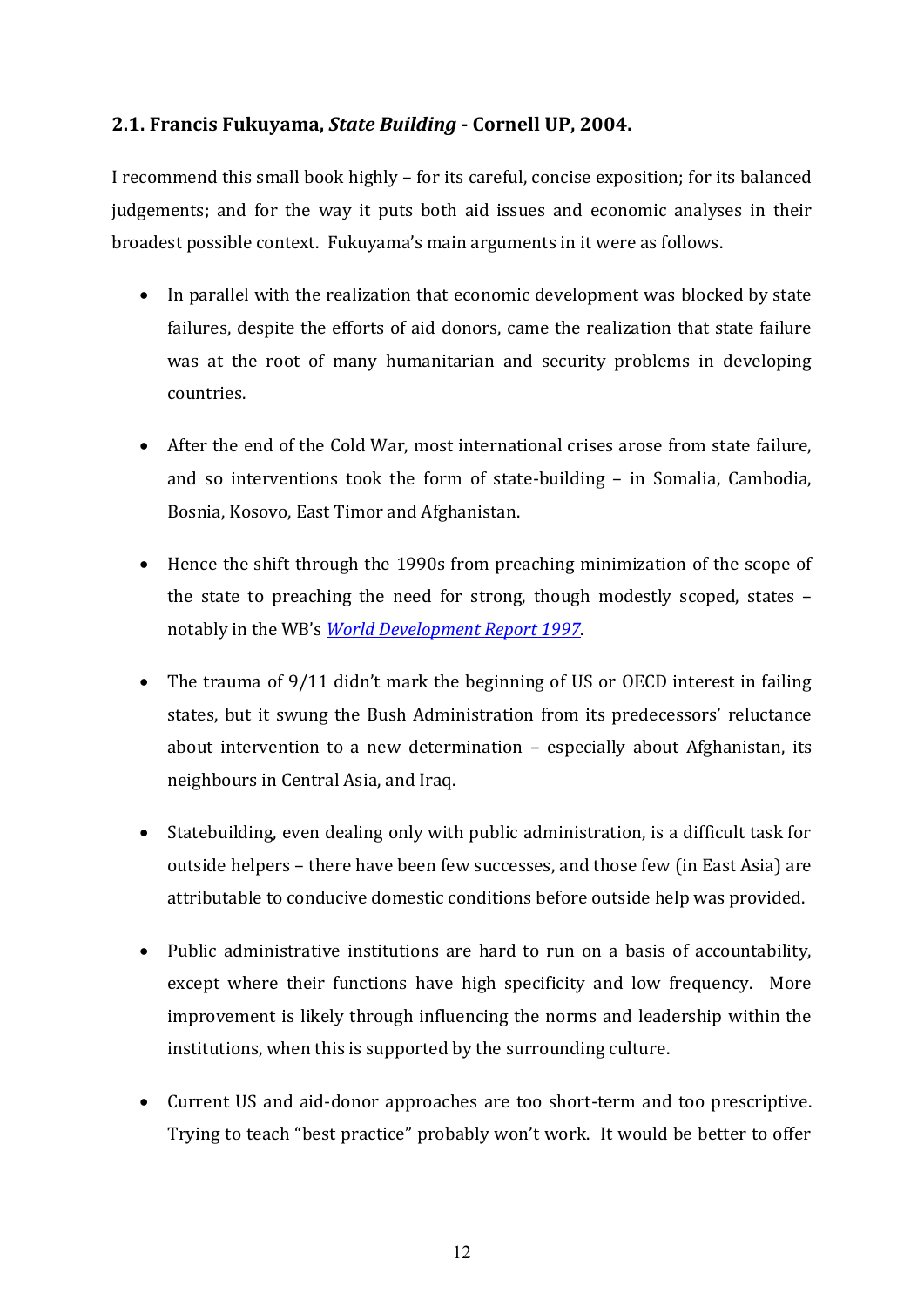resources for recipients to use in ways of their own, and continue or discontinue the offer according to what results the recipients produce.

- International interventions involve major collective-action problems, and no satisfactory international authority or guidance has yet been established for them, particularly since the US and Europe disagree about it.
- The current rubric of temporary statebuilding interventions is probably mistaken – to quote Fukuyama on pp. 140-1:

"Solving the short-term problem and kicking the long-term institutional can down the road is often all one can do in such circumstances ... The problem with our current system is that contemporary norms do not accept the legitimacy of anything other than self-government, which makes us then insist that whatever governance we do provide be temporary and rule transitional. Since we do not in fact know how to transfer institutional capacity in a hurry, we are setting ourselves and our supposed beneficiaries up for large disappointments."

Fukuyama wrote an interesting [paper](http://ebookbrowse.com/wp-state-building-doc-d91722359) after an AusAID-sponsored visit to Timor-Leste and Papua New Guinea in December 2006. In this paper he described those two cases in comparison with state-building in other parts of the world and suggested, I think perceptively, aspects for further inquiry and thought.

#### **2.2. Paul Collier,** *The Bottom Billion* - Oxford University Press, 2007.

Although for most of his career an academic economist studying African countries, Paul Collier worked from 1998 to 2003 at the World Bank and played a part in its LICUS/FACAS work. He returned from there to the Centre for the Study of African Economies (CSAE) at Oxford University, where he has worked with teams of research students.

Collier's academic articles are accessible on the **CSAE** website, alongside *The Bottom Billion* (2007) and his subsequent books. He has co-authored frequently with Lisa Chauvet of the French development economics centre DIAL – see [here.](http://mail.dial.prd.fr/dial_pagesperso/dial_chauvet/dial_pageperso_chauvet.htm)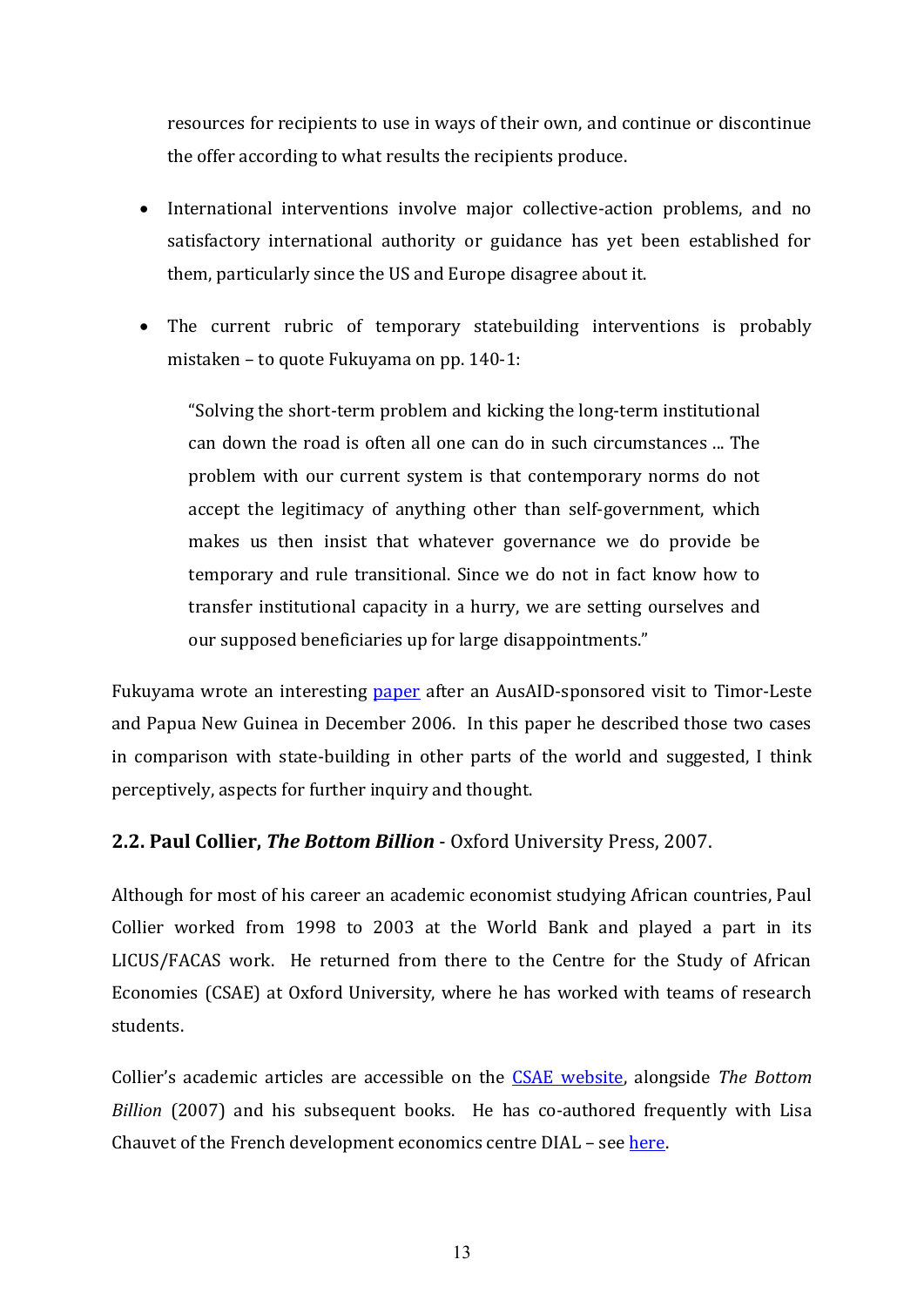While all the work on FCA countries by Collier and his academic collaborators is valuable, I particularly recommend *The Bottom Billion*. By writing an extended, personal account, Collier has told a more striking and forceful story than the World Bank and other official aid providers. He has also pointed out their institutional interest in providing aid to FCA countries despite its frequent ineffectiveness.

Collier's main arguments in *The Bottom Billion* were as follows.

- Among the large group of developing countries which are progressing, there is a subset which will not progress if left to themselves, because their problems of under-development and poverty are chronic.
- The core of these problems is internal or cross-border conflict: hence the case for foreign interventions intended to resolve those conflicts.
- Most official aid to this group of countries has the same effect as finding diamonds – it creates incentives for internal or cross-border conflict.
- The exception is technical assistance, which can be effective though only temporarily, and in support of domestic reform opportunities.

These arguments are well supported, but readers may wish to consider also the substantial disagreements in the following reviews:

- by [Michael Clemens](http://www.cgdev.org/content/publications/detail/14379/)
- by [Hank Nelson](http://ips.cap.anu.edu.au/ssgm/papers/working_papers/08_01wp_Nelson.pdf)
- and by [William Easterly](http://bostonreview.net/BR34.4/easterly.php)

Collier has developed further his arguments about democracy and military interventions in *Wars, Guns, and Votes: Democracy in Dangerous Places*, 2009; and his arguments about use of natural resources in developing countries, and the international standards which should be applied to their use, in *The Plundered Planet*, 2010.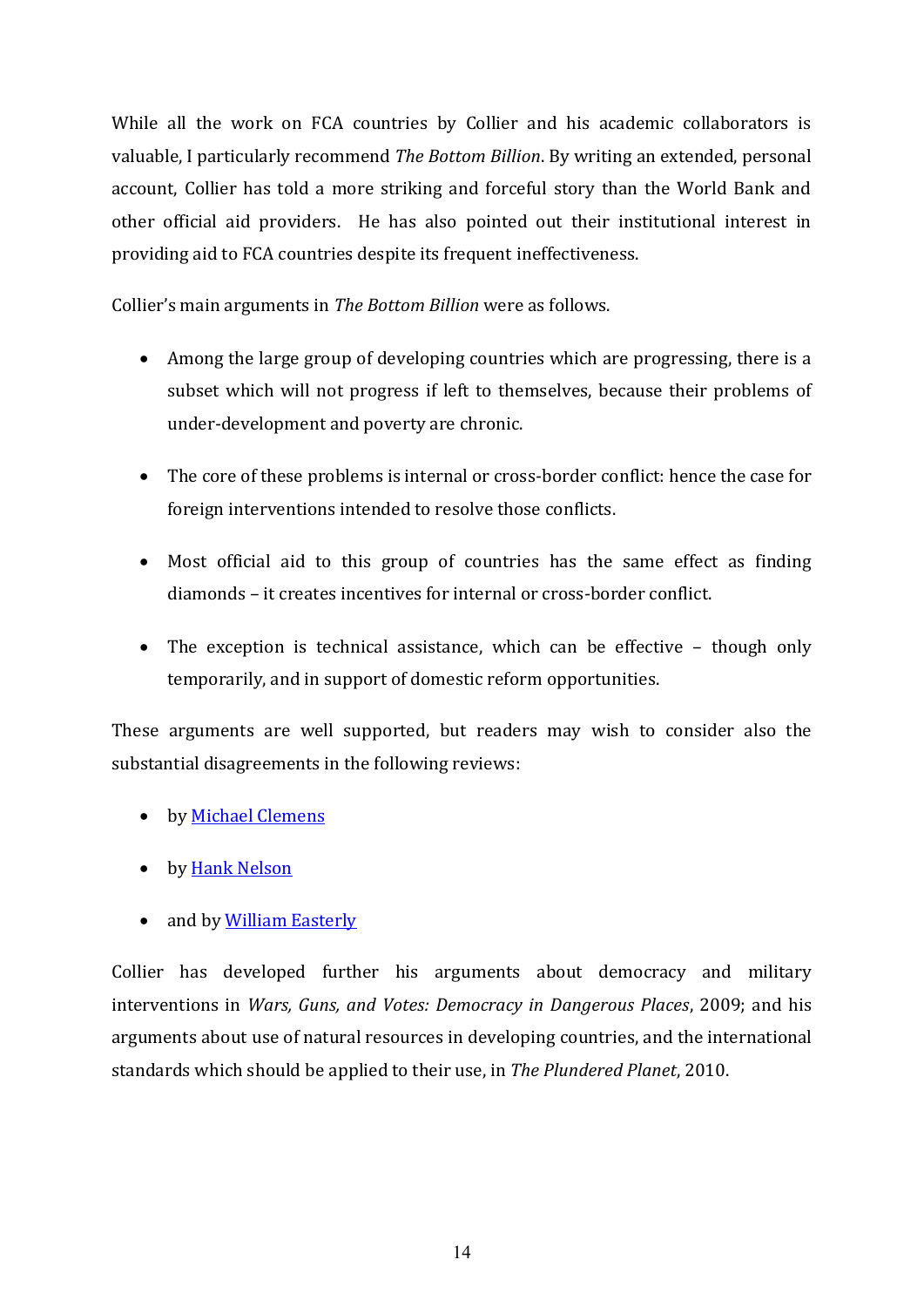# **2.2. Ashraf Ghani and Clare Lockhart,** *Fixing Failed States -* Oxford University Press, 2008.

This book contains the authors' general theory of what matters most for citizens in the functioning of states, and of the key factors in cases where the functioning of failed states has been restored.

Ghani and Lockhart worked together in Afghanistan from 2002 to 2005, and this was the core experience on which their argument is based. But in preparing their book they collaborated with many others, and examined a wide range of cases, historical and current, in all parts of the world. This seems to have meant taking into account many other people's views and trying to cover all the angles, with mixed results: *Fixing Failed States* has a committee style of drafting which makes for heavy reading, but what it says is well founded and thoroughly explained.

The book's main messages are not surprising. It strongly emphasises internal political reform, especially through able leadership, transparency in the use of money, and consultation with citizens. And it criticises the anachronistic approaches which many aid agencies have applied in Afghanistan and other FCA countries.

After the publication of *Fixing Failed States,* Ghani and Lockhart with their collaborators continued their advocacy and advice for several years by forming the [Institute for State](http://www.effectivestates.org/about.htm)  [Effectiveness](http://www.effectivestates.org/about.htm) based in Washington. One of the Institute's co-authors is the Australian Michael Carnahan, who has been linked to AusAID and in 2011 was appointed its chief economist. Although the website shows a series of [publications](http://www.effectivestates.org/resources.htm) none is more recent than 2007. The [most recent program](http://www.americanprogress.org/issues/2009/03/swords_ploughshares.html) it describes is one in 2008-09 reviewing foreign assistance in Afghanistan and there's a **[brief critique](http://www.advancingafreesociety.org/2012/04/16/next-generation-afghanistan/#more-5811)** by Clare Lockhart of foreign aid to Afghanistan.

#### **2.3. UN Secretary-General,** *Peacebuilding Report*

The [perspective contributed by the UN](http://www.un.org/en/peacebuilding/doc_sg.shtml) derives from its role of trying to broker settlements of armed conflicts, and following through by leading peacebuilding in conflict-affected places. This means it addresses situations of armed intervention by neighbouring or friendly states, in which civilian assistance accompanies these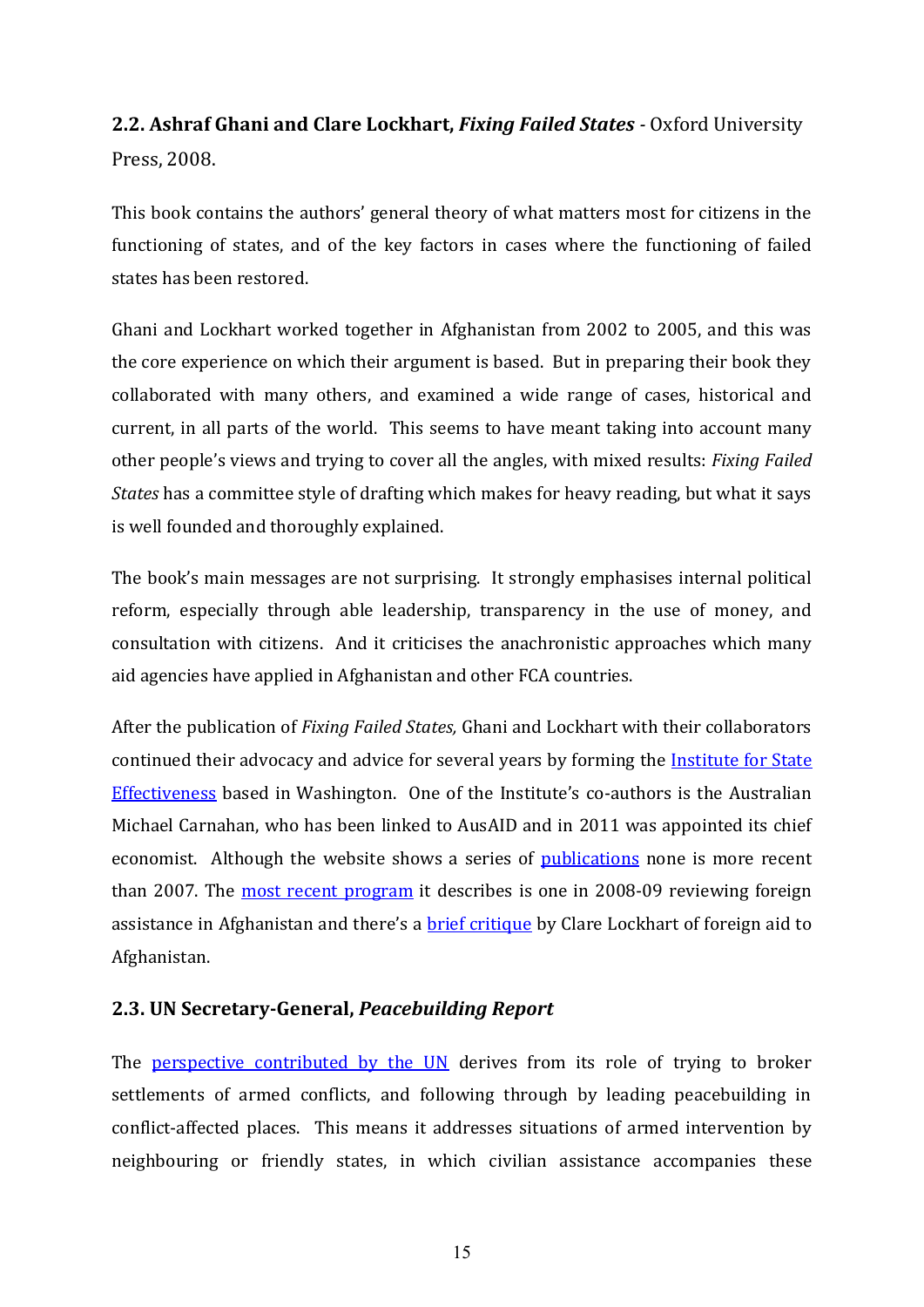interventions and is more or less subordinated. In simple terms, this reverses the aid providers' perspective by seeing them as part of urgent stabilisation efforts.

As an introductory piece I recommend the UN Secretary-General's report on [peacebuilding in the immediate aftermath of conflict,](http://www.un.org/ga/search/view_doc.asp?symbol=A/63/881) published in June 2009.

The report starts from the premise that the most urgent and important peacebuilding objectives are

- establishing security,
- building confidence in a political process,
- delivering initial peace dividends, and
- expanding core national capacity.

It explains that therefore international actors will need to help quickly in the following core areas:

- support to basic safety and security, including mine action, protection of civilians, disarmament, demobilization and reintegration, strengthening the rule of law and initiation of security sector reform;
- support to political processes, including electoral processes, promoting inclusive dialogue and reconciliation, and developing conflict-management capacity at national and subnational levels;
- support to the provision of basic services, such as water and sanitation, health and primary education, and support to the safe and sustainable return and reintegration of internally displaced persons and refugees;
- support to restoring core government functions, in particular basic public administration and public finance, at the national and subnational levels; and
- support to economic revitalization, including employment generation and livelihoods (in agriculture and public works), particularly for youth and demobilized former combatants, as well as rehabilitation of basic infrastructure.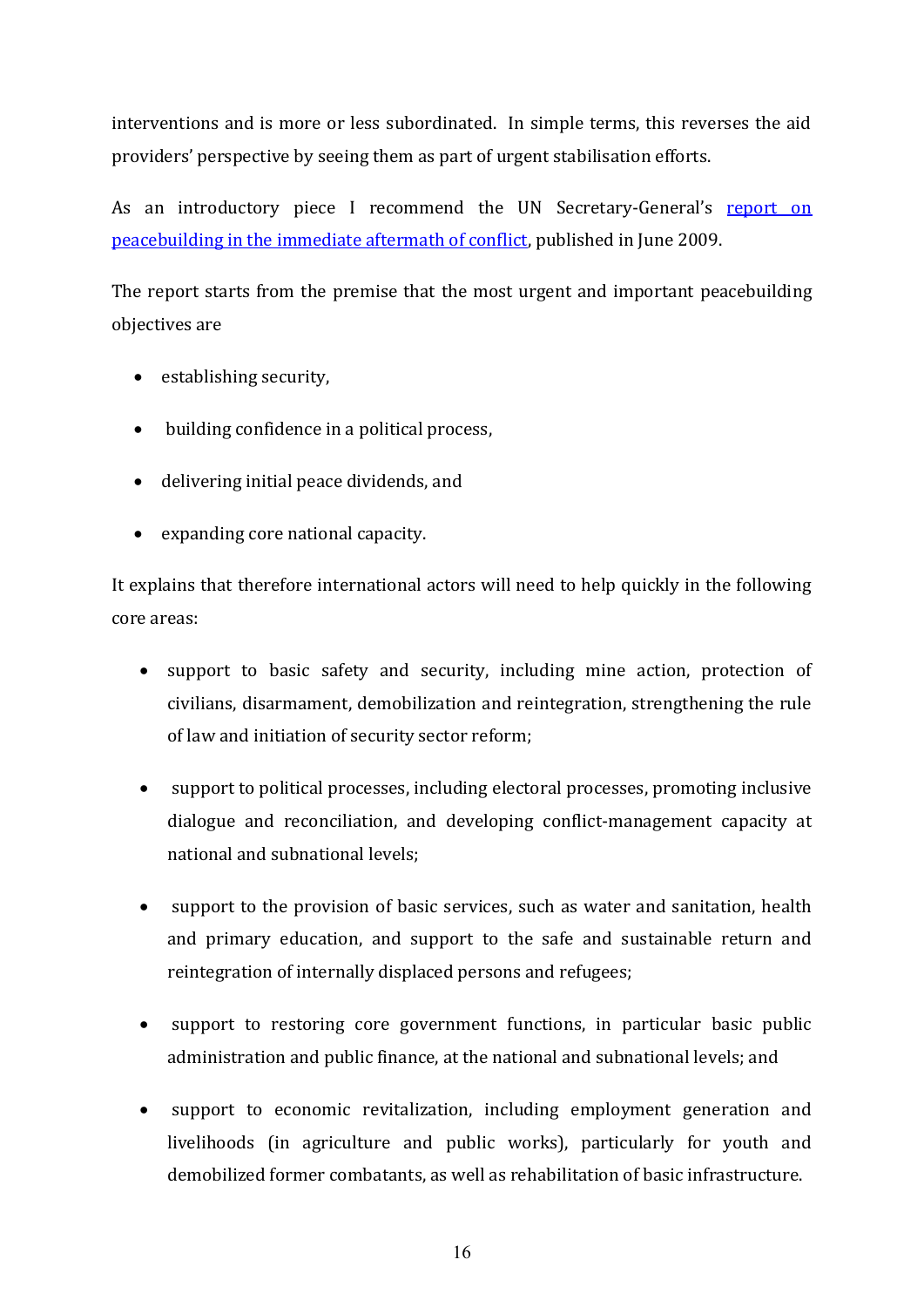It adds that there will always be additional country-specific priorities, such as organized crime and natural resources management.

The report contains several pointers for aid providers, presumably reflecting what they have often ignored, which parallel those of the DCD-DAC noted above.

The report notes several recent institutional improvements – pooled funds, partnership frameworks with regional organisations, the UN Peacebuilding Commission (formed in 2005), and standing international capacity for mediation support and for policing. However, its numerous observations about what the UN system needs in order to contribute better, notably in member states' ability to agree and readiness to provide funds, serve to indicate how extensive and basic the problems of collective action still were in 2009 – and presumably still are now.

## **2.4. Political economy of FCA countries**

There's a wide array of literature about the internal dynamics of FCA countries which contributes to thinking about how external interventions can assist them. The examples noted here are chosen because of their focus on the economic functions which concern aid providers, or their express intention to inform intervention policies.

#### **2.4.1. Acemoglu et al 2006**

This paper – "[Emergence and Persistence of Inefficient States](http://www.nber.org/papers/w12748)", is one of a series in which Daron Acemoglu of MIT has collaborated, studying the political economy of fragile (and sometimes other) states.

In the 2006 paper (p. 1) "we construct a political economy model, which links the emergence and persistence of inefficient states to the strategic use of patronage politics by the elite as a means of capturing democratic politics. Democratic capture enables the elite to limit the provision of public goods and redistribution, but at the cost of aggregate inefficiencies. Our approach therefore provides a unified answer both to the question of why inefficient states emerge in some societies and why many democracies pursue relatively pro-elite policies."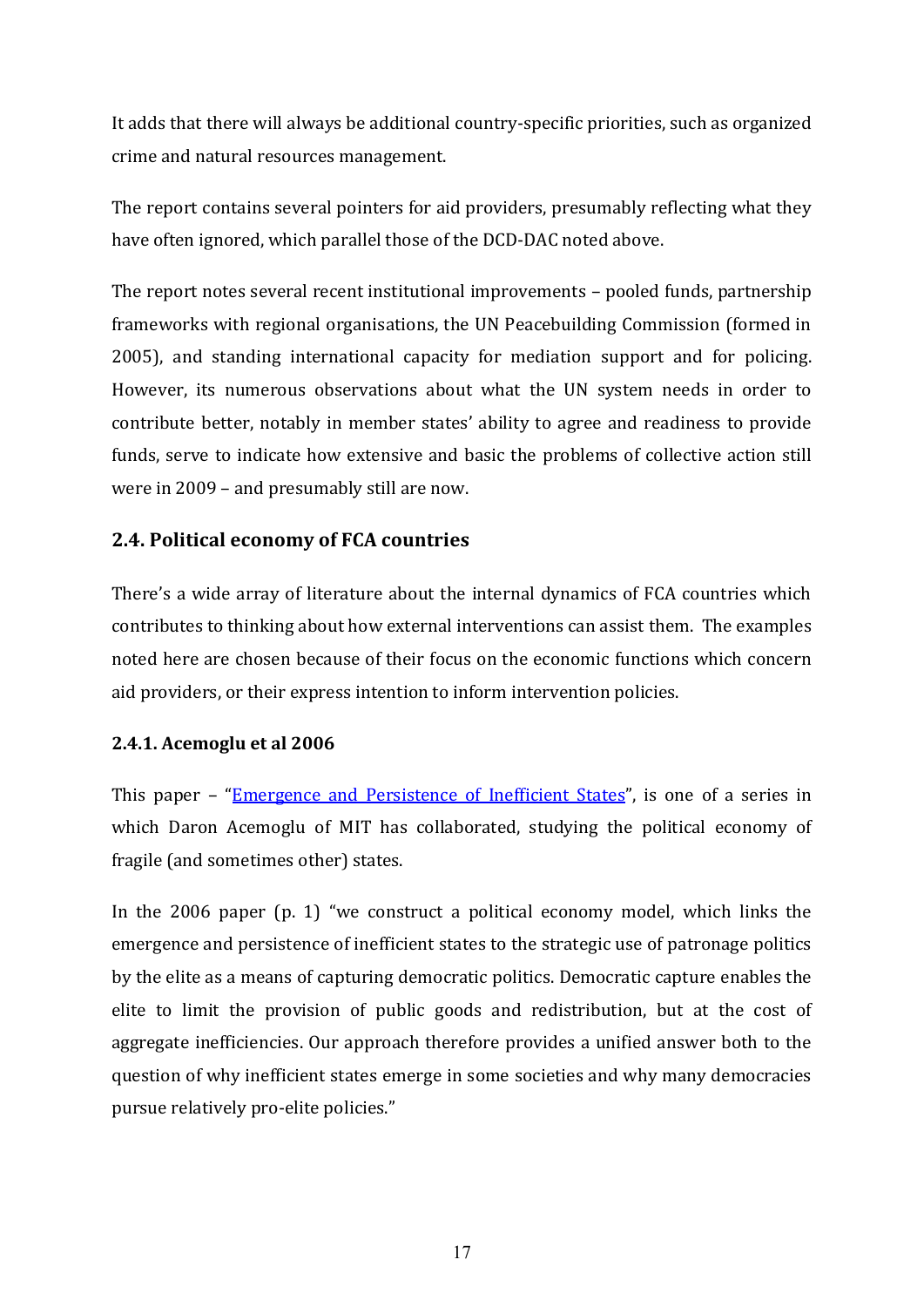The model is a simplified account of what has happened in many actual states, and serves to highlight the powerful vested interests in keeping FCA countries functioning as they do (although perhaps the internal more than external ones). It also serves to explain why external interventions include, where possible, efforts to build public demand for better governance.

#### **2.4.2. Acemoglu and Robinson 2011**

Daron Acemoglu collaborated with James A Robinson in a book published in 2011, *Why Nations Fail: The Origins of Power, Prosperity and Poverty - see [here.](http://whynationsfail.com/) This is a general* theory about the nature of states and how it relates to their economic progress. It is undoubtedly interesting, with a sound base in previous scholarly work, but critics have noted some stretch marks, for example Fukuyama – see [here.](http://whynationsfail.com/)

#### **2.4.3. Center for Global Development (CGD) studies**

The following three are among many valuable studies sponsored by the CGD and relating to FCA countries, with the aim of contributing to policy about aid provision or other types of intervention, see [here.](http://www.cgdev.org/section/topics/fragile_states/)

#### *Birdsall 2007*

In [this study](http://www.cgdev.org/content/publications/detail/13115) Birdsall argued that in view of the importance for development of the small and vulnerable middle classes in FCA countries, donors should be more concerned about the implications of high and unpredictable aid inflows for small entrepreneurial activity and job creation in the private sector. This work no doubt contributed to the similar theme in the 2010 publication by the DAC, also titled *[Do No Harm](http://www.oecd.org/document/30/0,3746,en_2649_33693550_44408734_1_1_1_1,00.html)* and noted above.

#### *Chand and Coffman 2008*

This [study](http://www.cgdev.org/content/publications/detail/15464) sets out to answer this question by estimating how long it would take to fund recurrent expenditures from local revenue sources, in the specific cases of Liberia, Mozambique, Solomon Islands, and Timor-Leste. The authors concluded that in the best case scenarios this would be from 15 to 25 years, and accordingly that it would be best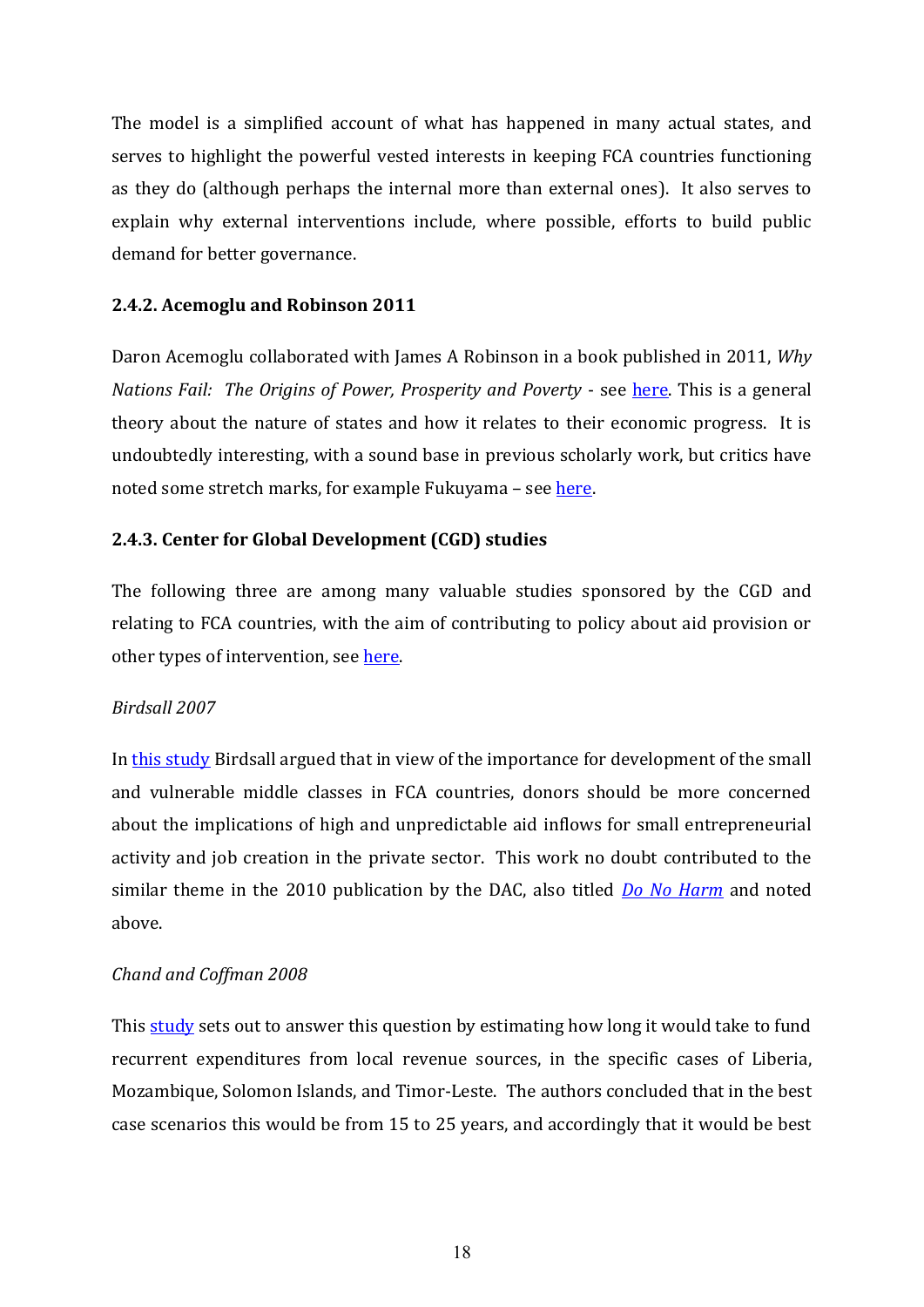to make at the outset long-term agreements about withholding and restoring sovereignty.

#### *Matanock 2009*

In this **study** Matanock developed, on the basis of case studies in Melanesia (Papua New Guinea, Solomon Islands, Vanuatu and Fiji), hypotheses about the conditions in which arrangements for hosts to relinquish authority over some governance function to an external actor could be made as treaties, with incentives on both sides making them self-enforcing.

## **2.5. One perspective or two?**

Much of the material in the aid providers' guides runs in parallel to what I've put under the heading of wider perspectives, and no doubt has drawn on those ideas. But there are important differences.

First, there is the assertion which Fukuyama and Collier have put most trenchantly, that aid alone won't fix FCA countries, and aid can help them only in conjunction with other external interventions which respond as opportunities are created by internal reform movements.

• This may be nearer the mark than aid providers' suggestions that they be mandated to help FCA countries continuously, though in modified ways and with lower expectations.

Secondly, the wider perspective emphasises that the relations of aid programs with internal political processes – although difficult, unpredictable and shifting – are critical for their success.

 This implies that in FCA countries the effectiveness of aid cannot be assured: there may be occasional quick successes, and there may be valuable effects which become evident in the long term, but in many cases there may be only disappointment.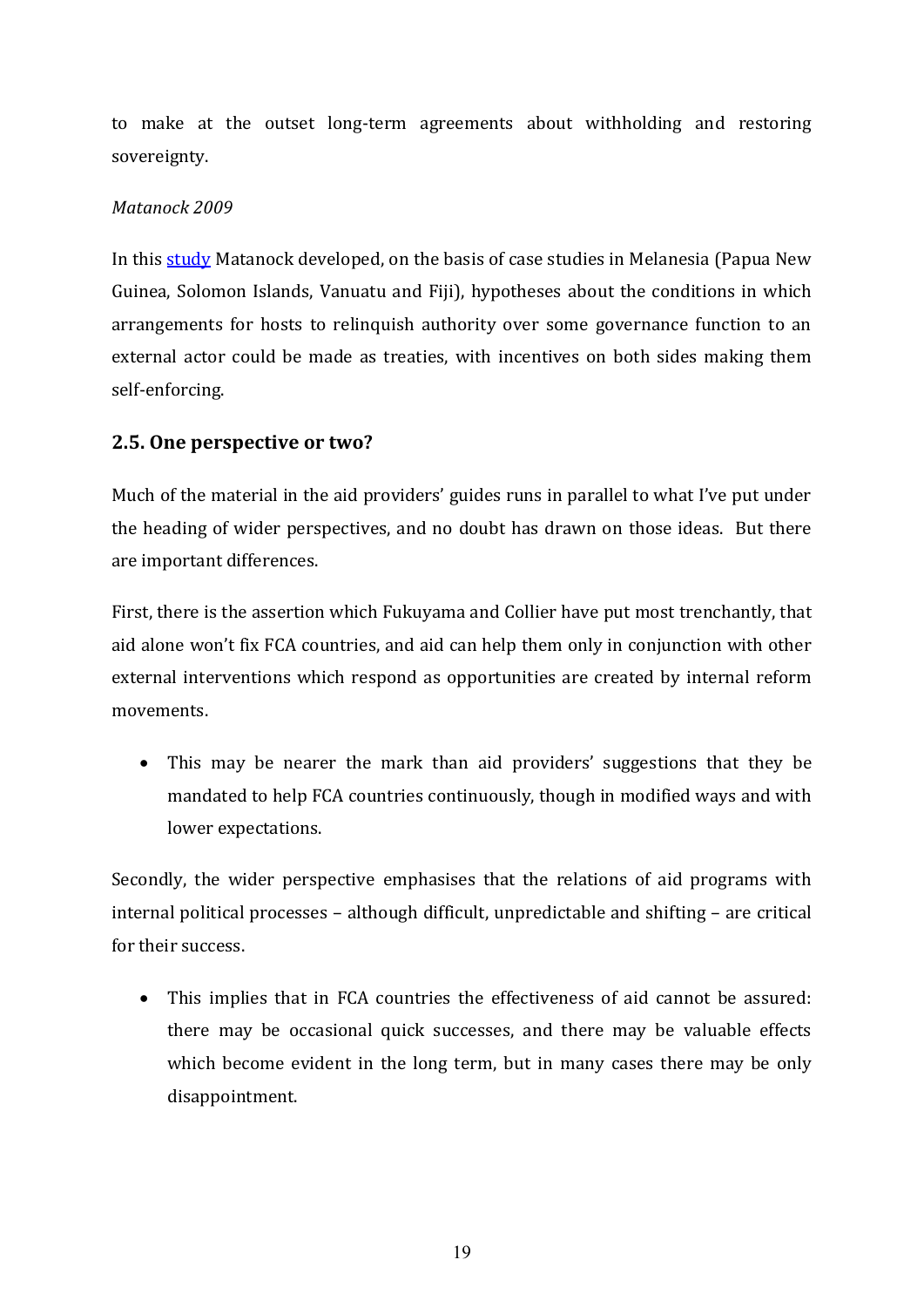Thirdly, Fukuyama's unpalatable argument is probably still correct: success in state-building requires diminished sovereignty for a long time, which current international political norms don't permit.

 This implies that external support for state-building will continue to be provided, but on terms meaning there will be little hope of success.

# **3. Australia's aid for FCA countries**

For a decade, around half of Australia's bilateral aid has gone to FCA countries, or such regions within countries. Much of Australia's aid through multilateral banks and funds also goes to FCA countries or regions, although there are no published figures for that proportion. Since 2005 when it started using the term "fragile states", AusAID has published a series of accounts, at increasing length, of how it approaches aid for them.

- In June 2005 it published a short paper titled *[Fragile States: What is international](http://www.ausaid.gov.au/HotTopics/Pages/Display.aspx?QID=679)  [experience telling us?](http://www.ausaid.gov.au/HotTopics/Pages/Display.aspx?QID=679)*
- The 2005 [annual statement to Parliament](http://www.ausaid.gov.au/Publications/Pages/2253_8978_7886_1920_9422.aspx) on the aid program included a section on "Fragile states: A long term and integrated approach". This was accompanied by sections on strengthening political governance and tackling corruption, addressing transnational threats, and contributing to stability and security.
- AusAID's [annual report for 2004-05,](http://www.ausaid.gov.au/AnnualReports/Pages/rep05default.aspx) published in October 2005 was the first to refer to fragile states, saying that the aid program's objectives included "developing long-term innovative approaches to the challenges faced by fragile states in our region and beyond", and noting the creation of a Fragile States Unit for this purpose.
- The [White Paper on the Australian aid program](http://www.ausaid.gov.au/Publications/Pages/6184_6346_7334_4045_8043.aspx) published in early 2006 had only a brief section (2.5, p. 17) on fragile states, emphasising the need for long-term assistance with new, non-traditional ways of providing and coordinating aid. Elsewhere, in its description of the context and content of Australia's aid, it included security, transboundary issues, functioning and effective states, an integrated approach to law and justice, and anti-corruption.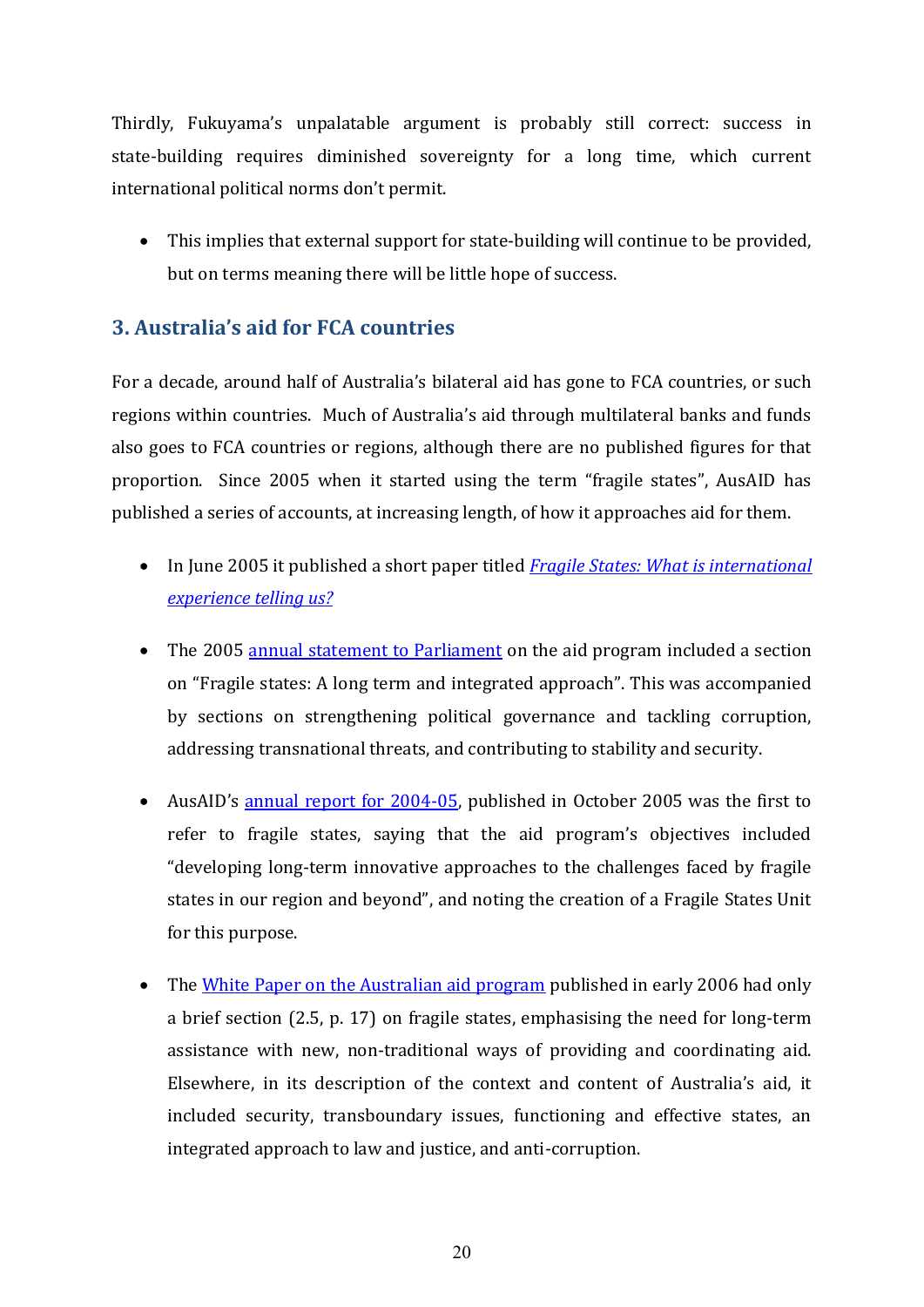- Subsequent annual reports by AusAID until the change of government in late 2007 grouped some of AusAID's activities under the heading of "fostering functioning and effective states", and contained a short section describing activities of AusAID's Fragile States Unit in advising on program design and collaborating with other donors. In neither of these places did the annual reports set out to specify how far aid to FCA countries differed from other aid, in its content and timeframe or in the results obtained. But several noted that in FCA countries AusAID had a "particular focus ... on service delivery, government and civil society capacity development, peace-building and security sector reform".
- The four AusAID annual reports since the 2007 change of government have modified the framework for reporting on aid program performance, but have continued to have brief sections about cross-regional activities on fragile states. In 2008-09 there was a new summary of this work, saying it "includes practical guidance on state-building, early recovery, decentralisation, sub-national engagement and alignment with partner government systems." There was no longer mention of a Fragile States Unit, but instead (in 2009-10) of a Crisis Prevention, Stabilisation and Recovery Group.
- AusAID has recently provided a comprehensive account of its approach by publishing in December 2011 a book of about 100 pages titled *[Framework for](http://www.ausaid.gov.au/Publications/Documents/aid-fragile-conflict-affected-states-staff-guidance.pdf)  [working in fragile and conflict-affected](http://www.ausaid.gov.au/Publications/Documents/aid-fragile-conflict-affected-states-staff-guidance.pdf) states: Guidance for staff*

AusAID's approach is mostly similar to what's outlined in the section above on approaches of the World Bank, the ADB and the DCD-DAC. This is what one would expect, since AusAID has worked closely with them in exchanging experience and lessons on how best to assist in FCA countries. Nevertheless, its 2011 guidelines for staff suggest that AusAID remains unconvinced about several World Bank suggestions of best practice, preferring to make case-specific choices about them:

- pooling of donor funds, with authority for disbursements being delegated to the agency managing the fund;
- linking of disbursements from such funds to progress indicators agreed among donors; and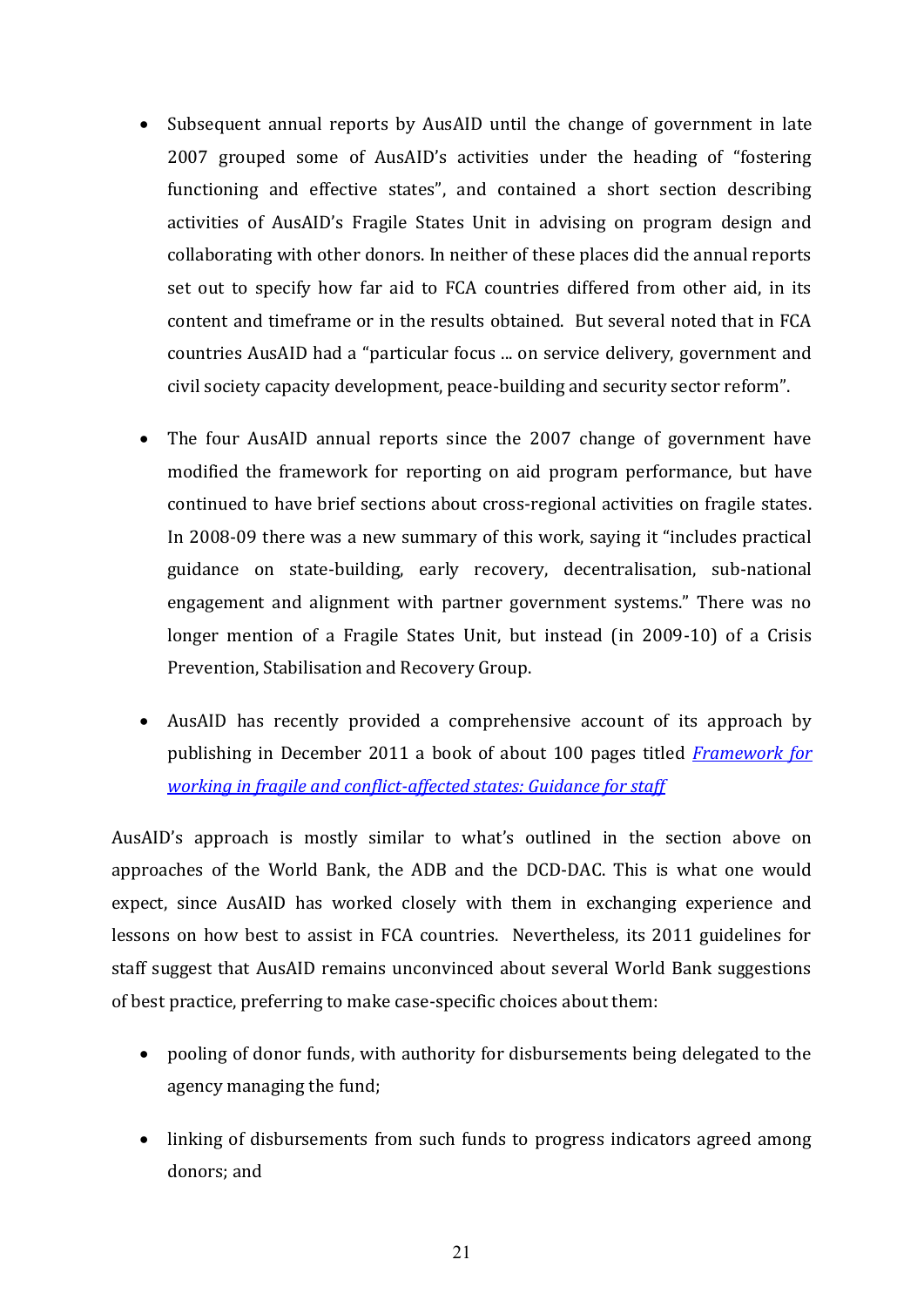making of multi-year commitments to support individual FCA countries.

In a [blog](http://devpolicy.org/aid-in-fragile-and-conflict-affected-states/) in March 2012 I made other comments on the 2011 AusAID guidelines which are not repeated here. The rest of this section focuses on distinctive aspects of Australia's aid to FCA countries:

- combining national-interest and development objectives,
- developing a whole-of-government approach, and
- the manner in which effectiveness of aid to FCA countries has been assessed.

#### **3.1. Combined objectives**

Australia contributed civilian aid in conjunction with military contributions to interventions in Timor-Leste, the Solomon Islands, Afghanistan and Iraq. In these situations, the civilian aid was made difficult, and at times dangerous, by its association with military forces. The post-conflict conditions also implied that the civilian aid had situation-specific, and unavoidably low, standards of development effectiveness. Local ownership of the aid was bound to be limited, given the weakness of political settlements and uncertainty about who would be the long-run military winners.

In several Asia-Pacific countries from the late 1990s, Australia's aid has included among its objectives to improve the local authorities' capacity to cooperate in countering transnational crime, including terrorism. Accordingly Australia's aid has involved police, customs and passport-control elements, alongside more familiar aid elements directed at alleviating poverty.

Addressing security and transnational crime in combination with other aid objectives is not unique to Australia, but is a characteristic which became pronounced in Australia's aid in the 2000s, and remains. It involves the questions of how far cooperation in countering transnational crime which affects Australia is also in the interests of the countries concerned, how far it can be regarded as contributing indirectly to economic development, and how far it is owned by partner governments. There are related questions about how much funding for such cooperation belongs in Australia's aid budget, and whether it's amenable to donor coordination as much as other aid. And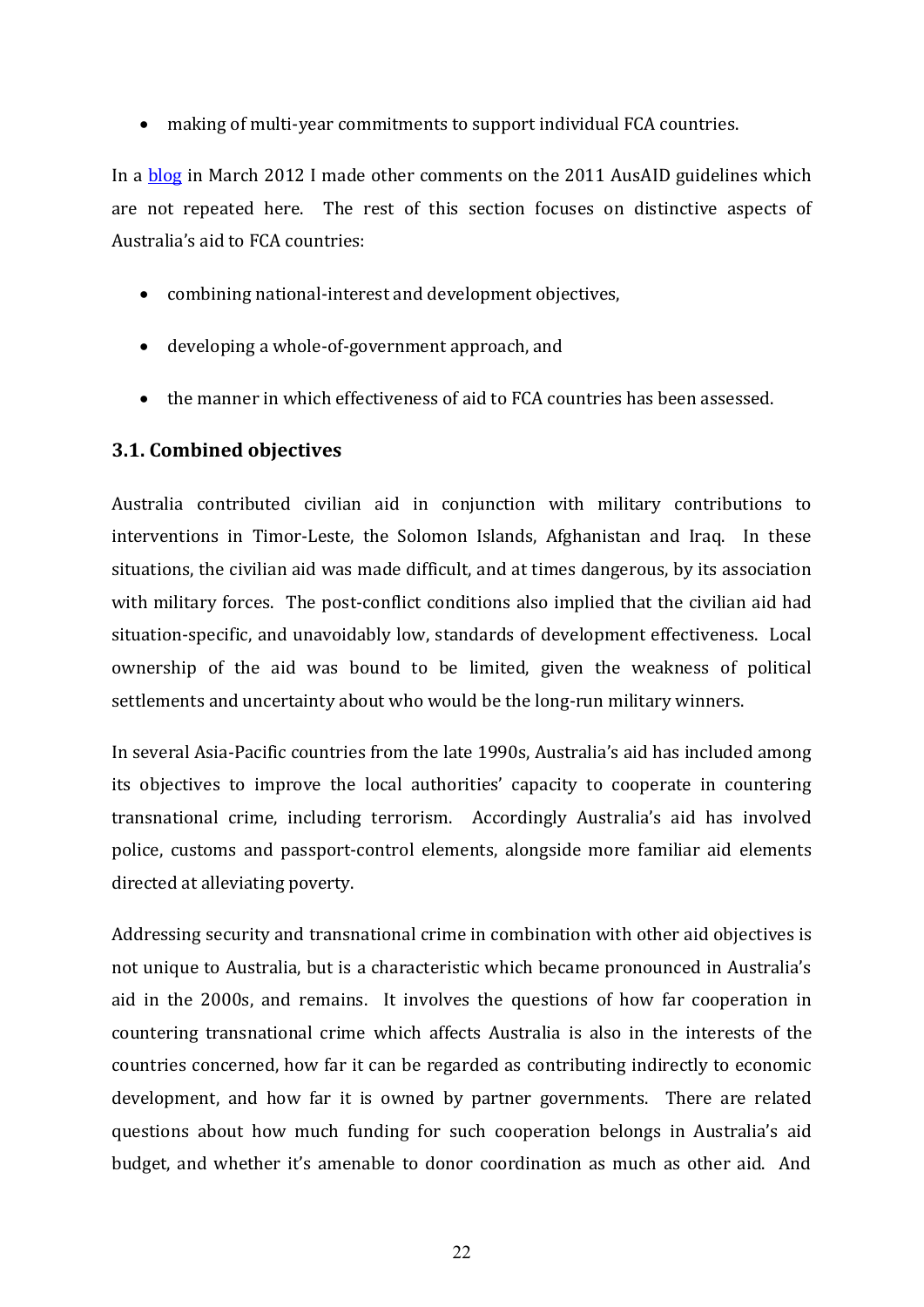while aid components directed at transnational crime may well be effective, it's likely that assessing this involves confidential aspects which constrain what can be said in published evaluations.

#### **3.2. Whole-of-government approach**

Since the early 2000s, Australia's aid for some FCA countries - Timor-Leste, Afghanistan, the Solomon Islands and Papua New Guinea – has been characterised by what Australian ministers and officials have called a whole-of-government approach. This built upon, but took much further, increases which AusAID had made during the 1990s in bilateral programs, in:

- support for good governance, both economic and political notably through improving public financial management, through strengthening accountability agents such as government auditors, leadership codes and ombudsmen, and through support for electoral processes, civil-society organisations and independent media; and
- funding technical assistance, especially for building the capacity of government agencies.

The key elements of the whole-of-government approach reflected its association with restoring or bolstering security, as noted in the previous section. They were:

- provision of police, prosecutors, judges and prison officers the cutting edge of restoring order and enforcing law after civil conflicts;
- more intrusive contributions to public financial management by providing teams of seconded Australian officials – accountants, auditors, IT experts and budget advisers –mandated to "join up" key agencies to improve the integrity and transparency of government finance;
- a practice of analysis and networking against security threats, transnational crime and anti-corruption, through the contributions of the AFP, the ADF and intelligence agencies; and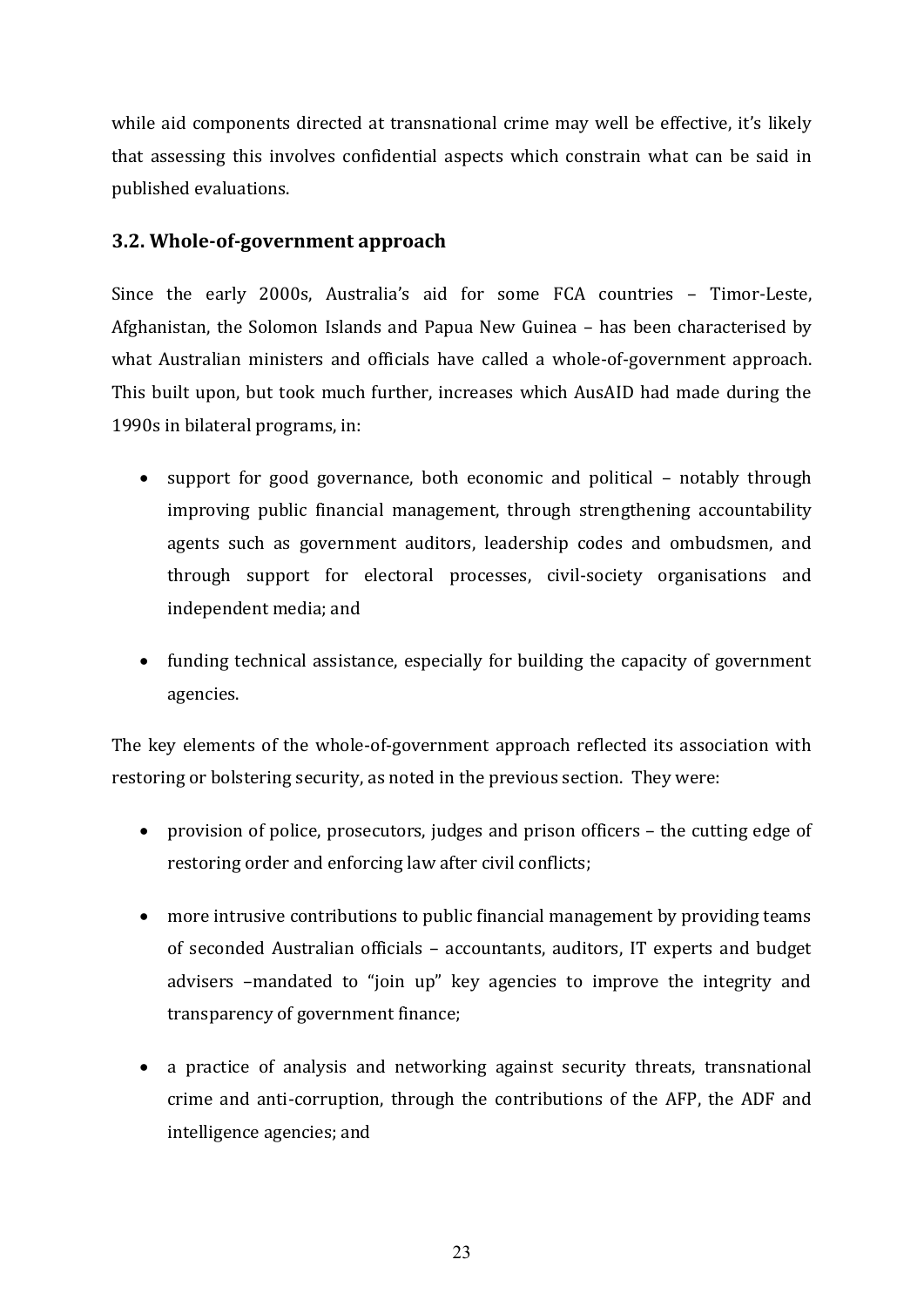• in some cases, in-country coordinators whose responsibilities included identifying the changing opportunities for effective influence, and publicrelations teams trying to reach and educate the general public.

Australia has also used limited versions of this approach – civilian secondees from Australian government agencies, although without major security elements – in Nauru (PRAN, from 2004) and in Indonesia (the Government Partnership Fund, from 2005).

Fostering "twinning" arrangements by a range of government agencies alongside AusAID-managed programs has been an Australian approach which, while not unique, is unusual in the aid world.

- Twinning has had several advantages. Considerable influence can be exerted where the senior managers of other government agencies run a dialogue on policy issues with their developing-country counterparts, and see to "quality control" of outward secondees and inwards training visits. Even without that element, where current officials go on long-term secondments their knowledge and their practice of "joining up" across agencies and sectors enable them to exert strong influence.
- But twinning has also had disadvantages high costs, greater difficulties in coordination both within Australian programs and with other donors, and hazards associated with the secondees' inexperience in aid roles. And while some Australian agencies, notably the AFP and Finance, have had their secondees run substantial in-service training programs, others seem to have substituted for local officials more than they contributed to training them.

During the decade that Australian governments have applied this whole-of-government approach, some countries' need for it may have diminished, and some recipient governments' resistance to its intrusiveness has stiffened. Under the present government it represents a smaller proportion of Australia's aid than in the mid-2000s. At the same time, the capacity behind this approach has improved in several respects: the AFP has formed and developed its International Deployment Group; the government agencies involved in the Canberra coordinating bodies have been learning from

24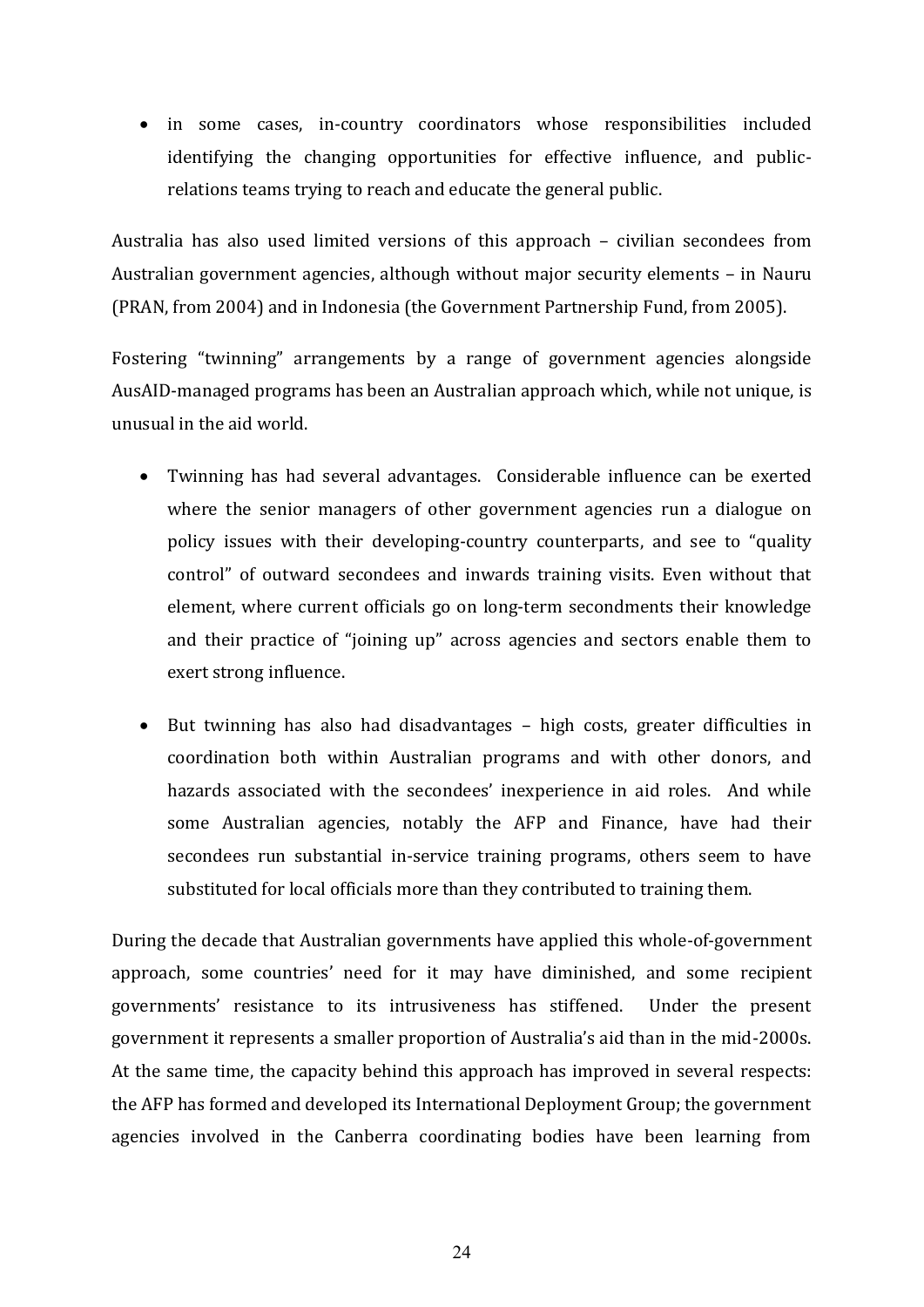experience; and most recently, in 2011-12 AusAID has formed the Australian Civilian Corps.

## **3.3. Assessing the effectiveness of Australian aid to FCA countries**

Published evaluations and reviews have assessed the effectiveness of Australia's aid to FCA countries from several angles – the usual one of how far initial objectives are attained, plus how well aid has helped to counter corruption, and how much it has improved delivery of services to the poor.

These evaluations and reviews are described in an annex to this paper. Some of them set out to assess systematically the effectiveness of current programs, while others were more focused on lessons about how to be more effective in future. From them readers can form the general picture that Australia's aid to FCA countries is different from its other aid, both in the content of programs and in there being more obstacles to achieving program objectives.

But readers must gather together for themselves the observations they contain about where the performance of aid programs has been impaired by countries' fragile situations; and while there are references to innovations intended to address difficulties particular to FCA countries, most of these are not followed by reporting in later years on how successful or otherwise they had proved to be.

Similarly, readers must make their own inferences about how the effectiveness of Australia's aid in FCA countries compares with that of programs in other countries. As far as I can see, none of the published evaluations or reviews has addressed this question directly.

Another surprising gap is that the relative effectiveness of the whole-of-government approach has received little direct attention, and less as the years have passed. The independent evaluations published by AusAID have mostly been addressed to programs designed and managed by AusAID itself, or in addressing countries where Australia has whole-of-government programs have given most attention to AusAID's own programs. There are several exceptions, noted in the annex to this paper, but none is recent – not until a mid-term review of the PNG Strongim Gavman Program, done in late 2011 and

25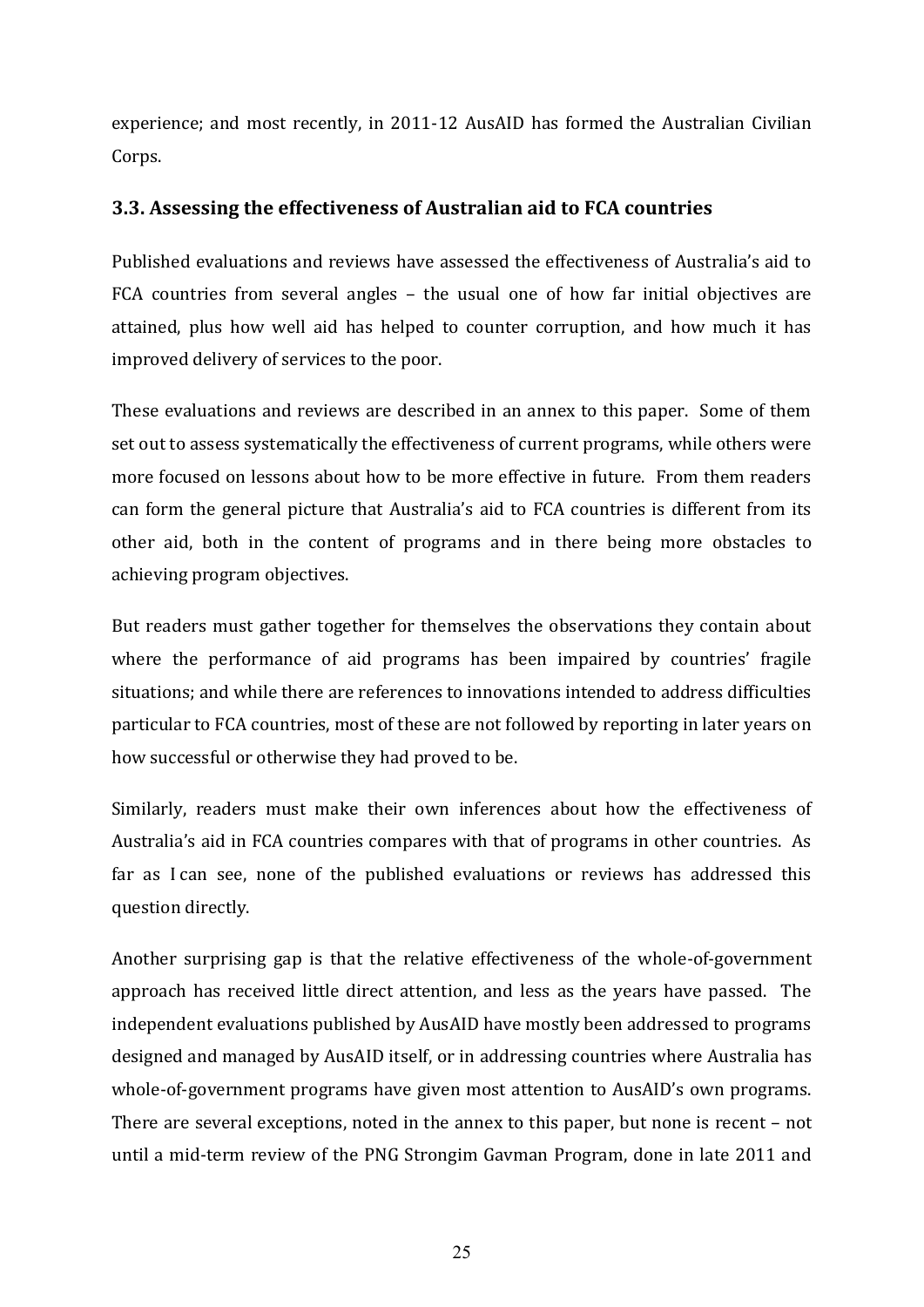early 2012, is published. Some other agencies taking part in Australia's whole-ofgovernment approaches have included descriptions of these activities in their annual reports, and in a few cases (notably ACIAR and the AFP) have reported systematically on results. But as far as I can see, only ACIAR has yet published independent evaluations. The AFP in its annual report for 2010-11 said the University of Queensland had produced for it a comprehensive framework for monitoring and evaluating the operations of its International Deployment Group, but left it unclear whether the new system would involve independent evaluations or publication of evaluations.

In May 2012 an Independent Evaluation Committee was established to oversee and direct AusAID's evaluation work and its Office of Development Effectiveness, as the Independent Aid Review had recommended a year earlier. By the time of writing in June 2012, only the terms of reference and membership of the Independent Evaluation Committee have been published. These indicate that its mandate will include whole-ofgovernment programs funded through the Australian aid budget, and that it will oversee ODE's preparation of annual reports summarising the year's set of independent evaluation reports and providing "quality assurance" of program performance reports.

These new arrangements will not remove the difficulties in assessing the effectiveness of Australia's aid to FCA countries; and they may reduce some, but cannot remove all, of the constraints in publishing evaluations of the effectiveness of this aid. Circumspection will still be necessary – especially about leadership links with corruption, and about internal political conflicts. Evaluations may have to use narratives, based on subjective judgements about counterfactuals, more than empirical measurements. But aspects of administrative capacity can be measured, using internationally agreed frameworks and third-party assessments.

So, in conclusion, let's hope that independent reviews of Australia's aid to FCA countries will continue to be done – but with a more comparative perspective, with more systematic follow-through from year to year, with more evaluation of parts played by agencies other than AusAID, and with more prompt publication.

26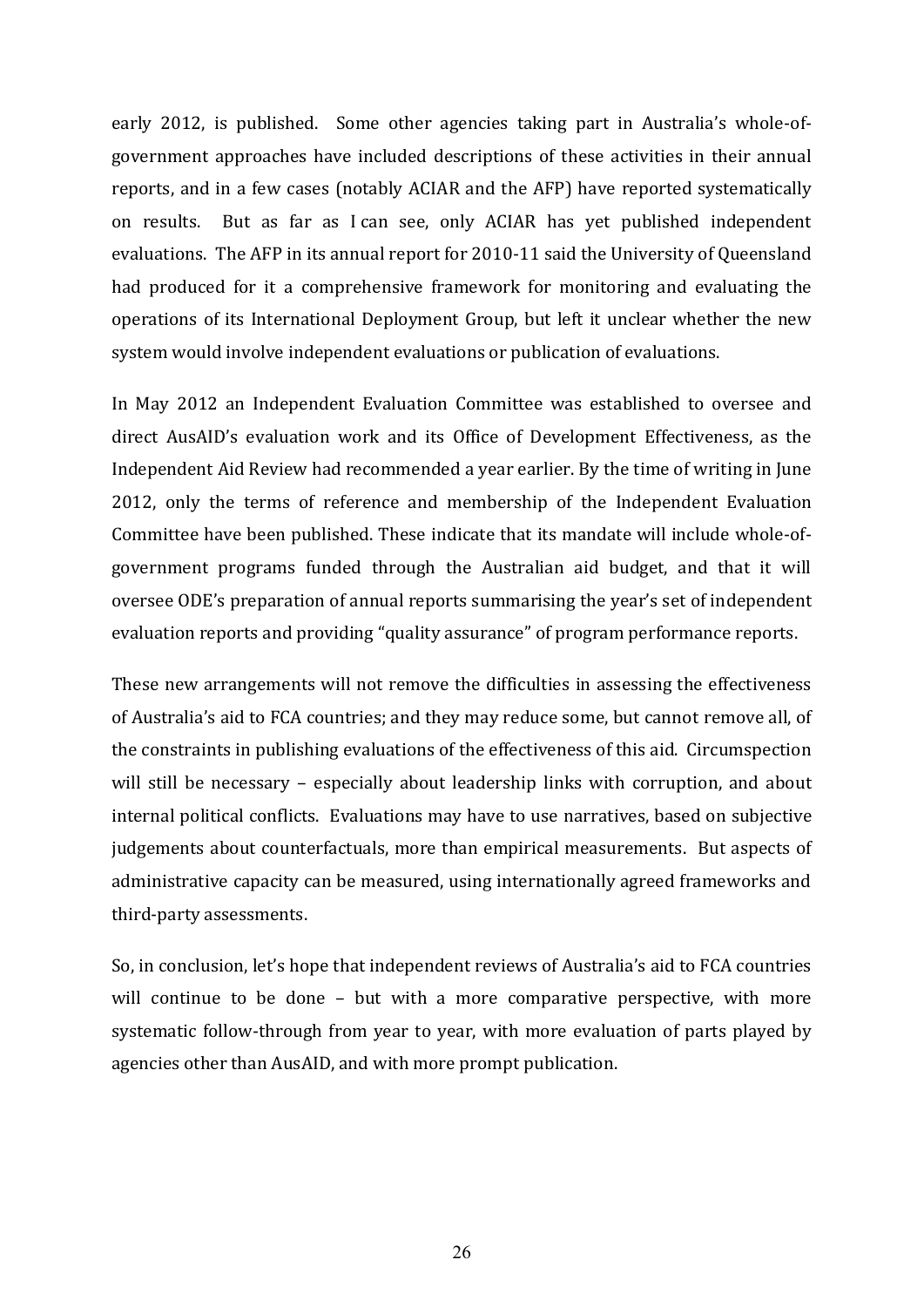# **4. Annex**

Assessments of the effectiveness of Australia's aid to FCA countries

#### **4.1. Annual program performance reports by AusAID and RAMSI**

AusAID has since 2007 published annual performance reports for individual country programs, including in FCA countries, and for various thematic programs (for example, law and justice) implemented in these and other countries. These reports are accessible on the AusAID website [here](http://www.ausaid.gov.au/Publications/Pages/List.aspx?type=PubAPR) an[d here.](http://www.ausaid.gov.au/Publications/Pages/2449_4722_245_1463_2026.aspx)

However, at the time of writing, in June 2012, some of the reports listed on these website pages do not have active links and so are not readily accessible for viewing or downloading.

One very recent report is from an independent mid-term review of the Strongim Gavman Program in Papua New Guinea, carried out in late 2011. This report was drafted in early 2012 but at the time of writing in June 2012 has not been published.

Annual program performance reports for RAMSI – since 2003 the main program of assistance for the Solomon Islands, with Australia the principal contributor – were prepared from 2005-06 onwards, and are available [here.](http://www.ramsi.org/about/partnership-framework/annual-reports.html)

All of these reports which concern FCA countries contain information indicating, more or less clearly, how their fragile situations have affected both the content and the progress of programs, and what risks there are to results being sustained when assistance is reduced or withdrawn. For this purpose I particularly recommend the three performance reports for East Timor / Timor-Leste programs published from 2008 to 2011. They are concise and highly informative.

The annual performance reports for RAMSI from 2006 to 2008 are equally informative, although more lengthy. They too indicate how the progress being made towards RAMSI's objectives has been fragile, and describe setbacks or adaptations resulting from chronic weaknesses or political difficulties in the Solomon Islands. They contain detailed reports on capacity development from which readers can form a picture of how especially difficult this aspect has been, despite the variety of ways it has been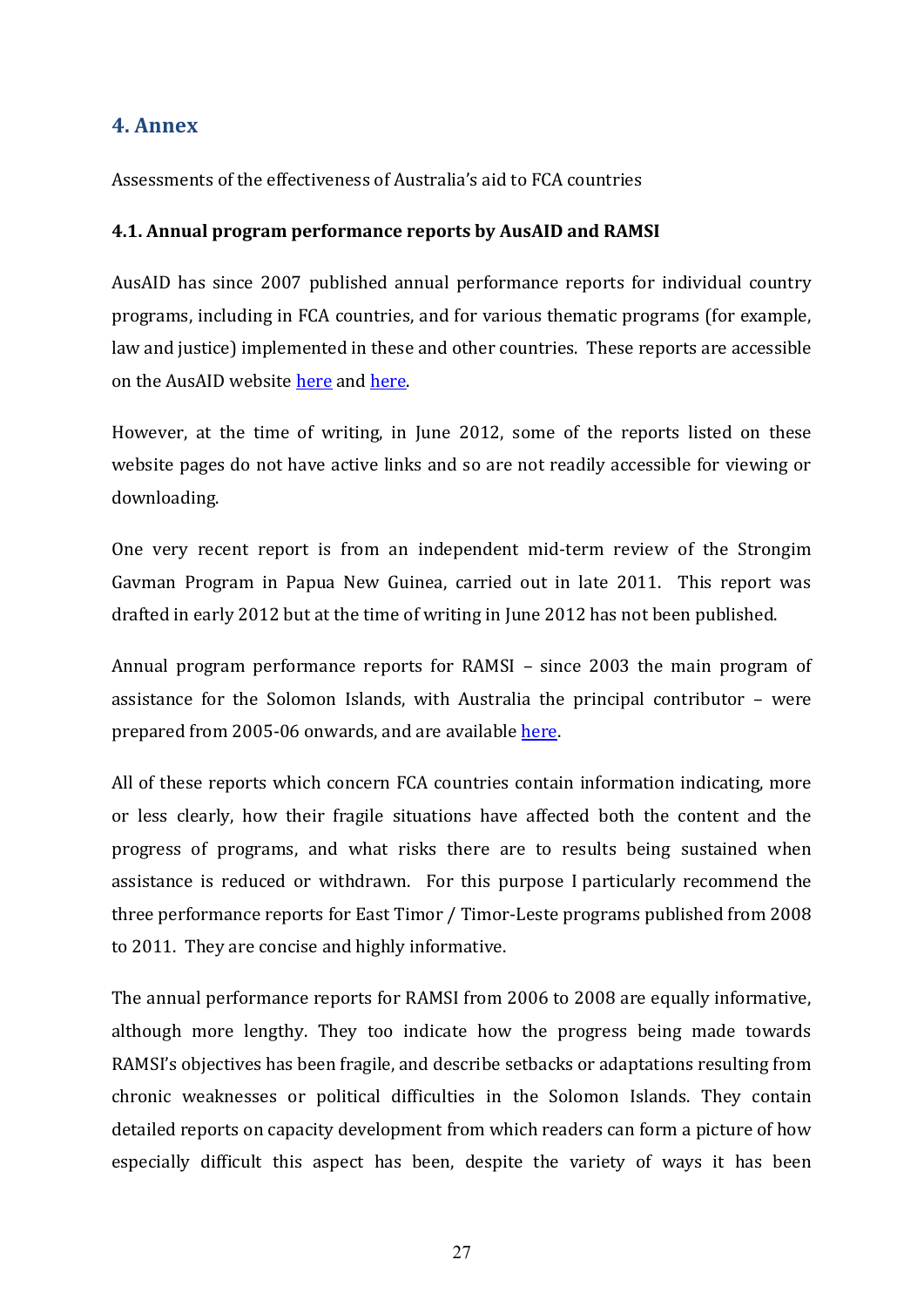addressed. Oddly, this is the only aspect in which the reports offer any observations about the relative effectiveness of the whole-of-government approach and the more conventional approach of using managing contractors and consultants: the report on 2007/2008 notes (p32) that for advisers to have capacity development skills and cross cultural sensitivity, as well as technical skills, "is more likely to be the norm where advisers are contracted than where advisers are whole of government deployees." Unfortunately, the annual performance reports on RAMSI for 2009 and 2010 are much less substantial, but that for 2010 describes increasingly evident limitations on effectiveness in many programs, and the reasons for them.

Some further valuable information about the relation between FCA countries' situations and the design or outcomes of programs can be obtained from published evaluations of individual programs in them, among the array of [published evaluations.](http://www.ausaid.gov.au/Publications/Pages/List.aspx?type=PubEvaluationReports)

In addition, there are impact assessment studies for aid-funded projects in FCA countries undertaken by the Australian Centre for International Agricultural Research (ACIAR) – see [here](http://aciar.gov.au/measuring_impact) and in particular the adoption study report[s here.](http://aciar.gov.au/node/6726)

# **4.2. AusAID's Office of Development Effectiveness (ODE)**

# **4.2.1. Approaches to anti-corruption through the Australian aid program: Lessons from PNG, Indonesia and Solomon Islands, 2007**

[This assessment](http://www.ode.ausaid.gov.au/publications/Documents/anti-corruption_assessment.pdf) was done for ODE by a panel which included experienced outside experts. The panel considered that the whole-of-government approaches used for assistance in countering corruption in these countries were still too new to be formally evaluated. So they confined themselves to observations about a number of ways in which these approaches seemed to be working successfully, and suggestions of adaptations they thought worth considering.

Those suggestions of adaptations are as close as the panel came to indicating limitations on effectiveness. In relation to the whole-of-government approach in PNG, they suggested:

• aligning better within a joint strategy the objectives of the secondee program and of AusAID's consultant program;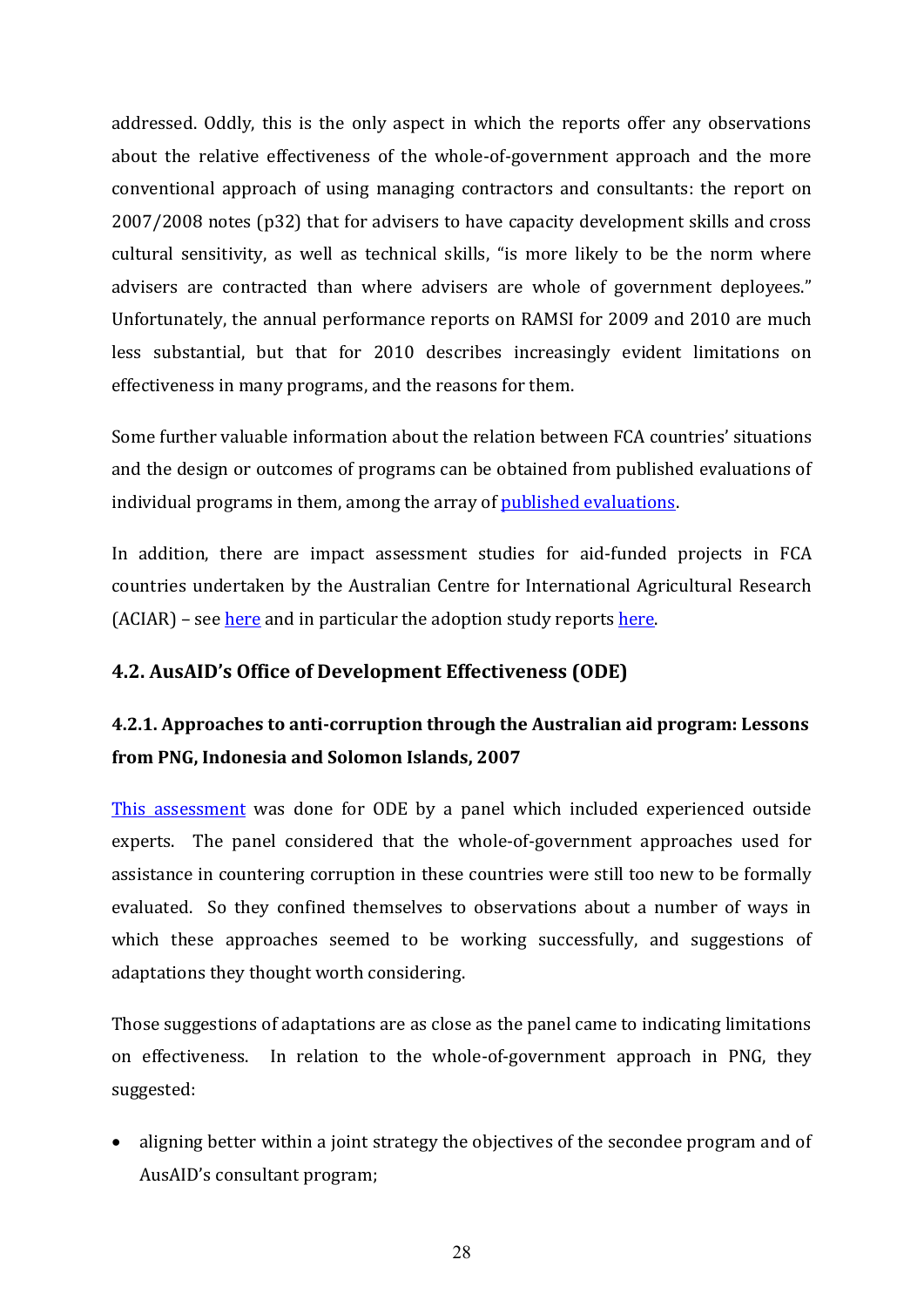- hiring more non-Australians to provide technical advice in order to lower the profile of Australians and to access experts with experience in PNG-like situations – while keeping the advantages of twinning arrangements with Australian institutions such as Treasury;
- ensuring all advisers receive basic training in PNG's budget system and fiduciary controls; and
- ensuring all secondees have explicit guidelines on what to do when they confront corruption - guidelines shared with the partner government, and specifying the consequences for advisers should they be seen to condone or participate in corruption.

#### **4.2.2. Annual Review of Development Effectiveness 2007**

[This report](http://www.ode.ausaid.gov.au/publications/Documents/arde-report-2007.pdf) was the first of the intended flagship series by ODE. It was based on ODE's review of the effectiveness of Australian aid programs at both activity and country levels.

At activity level, in a section on Economic Governance (p. 21) it noted successful results in several FCA countries – Timor-Leste, Papua New Guinea and Vanuatu.

At country level, referring to trials of annual performance reports for country programs in Fiji, Indonesia, Philippines, Vietnam, Vanuatu, Papua New Guinea and Solomon Islands, it said that one quarter of objectives were "considered to require urgent attention". But this represented only a preliminary assessment, and clearly not a basis for comparison with programs in other countries.

This report contained a section  $(5.1)$  about "broadening the ways Australia engages with fragile states" which noted that Australia's aid programs "have underinvested in evaluations, particularly those that explore the real outcomes and impacts of Australian aid". It contained another section (5.4) which suggested, without any specifics, that some of Australia's technical assistance in fragile states might not have been appropriate and effective.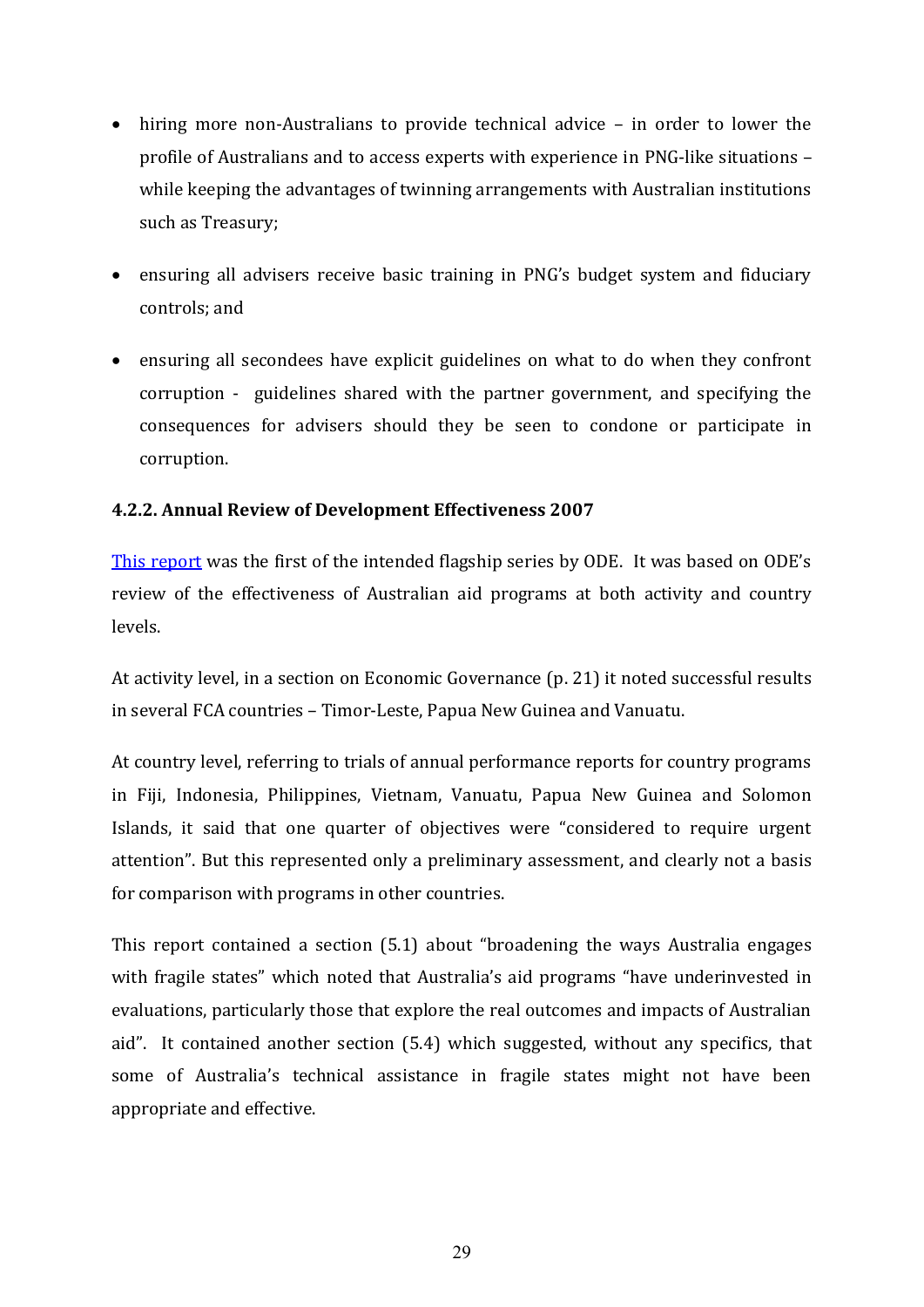#### **4.2.3. Annual Review of Development Effectiveness 2008** (see [here\)](http://www.ode.ausaid.gov.au/publications/documents/arde-report-2008.pdf)

[This second report](http://www.ode.ausaid.gov.au/publications/documents/arde-report-2008.pdf) in the annual series still contained only limited information about the effectiveness of Australian aid in FCA countries, and none about how program objectives or success rates in FCA countries compared with elsewhere. The main obstacle was apparently the "work in progress" nature of program performance frameworks, noted in Appendix A (p. 56).

What can be gleaned from this report about effectiveness in FCA countries is:

- a good proportion of activities were achieving their objectives, although there were difficulties with sustainability;
- results had been better in economic governance (notably programs in Vanuatu and Indonesia), infrastructure (notably roads in Papua New Guinea) and law and justice (notably in Solomon Islands and PNG) than in other sectors;
- health-sector support had been more effective in Solomon Islands, where it included funding some operating costs, than in Papua New Guinea where "assistance was not well matched to the fundamental problems affecting provincial health services" (see the separate reviews of service delivery summarised below);
- public sector linkage programs needed to be better prioritised (no specifics were mentioned); and
- the Afghanistan Reconstruction Trust Fund (a multi-donor fund) had served well in coordinating assistance in a difficult environment.

#### **4.2.4. Studies of service delivery**

In 2009, ODE commissioned studies on Australian aid programs in three service sectors in selected FCA countries:

- [basic education for the poor in Lao PDR,](http://www.ode.ausaid.gov.au/publications/documents/better-education-for-poor-lao.pdf) April 2009
- [basic education for the poor in Papua New Guinea,](http://www.ode.ausaid.gov.au/publications/documents/better-education-for-poor-png.pdf) May 2009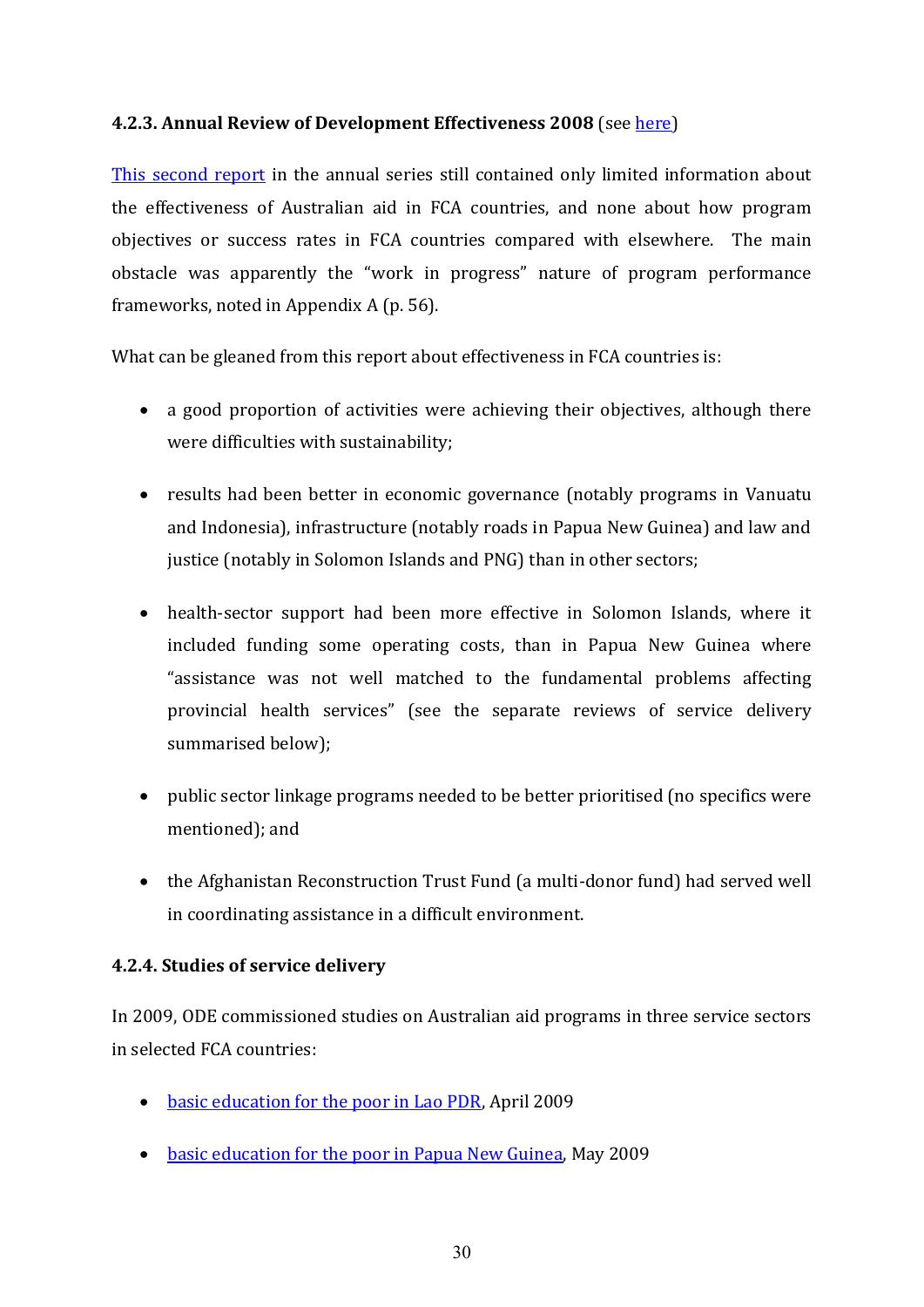- [health service delivery in Papua New Guinea, Solomon Islands and Vanuatu,](http://www.ode.ausaid.gov.au/publications/documents/health-service-delivery-png-sols-van.pdf) June 2009
- [water supply and sanitation in East Timor and Indonesia,](http://www.ode.ausaid.gov.au/publications/documents/aus-water-supply-and-sanitation-easttimor-indonesia.pdf) December 2009 –
- [an overview on service delivery to the poor,](http://www.ode.ausaid.gov.au/publications/documents/ServiceDeliveryforthePoor-Baird.pdf) November 2009 –
- a [study](http://www.ode.ausaid.gov.au/publications/Documents/improvingservicesforthepoor.pdf) of whether, in these same countries, support to public sector and governance reform had contributed to improving service delivery, March 2010 –.

These studies acknowledged ineffectiveness in some past programs, on the way to suggesting how future programs might be made more effective.

- The review of basic education found that in Papua New Guinea, project outputs didn't have much impact because of their unsustainability in the face of sectorwide problems.
- The review of water supply and sanitation noted problems of sustainability in Timor-Leste and Indonesia, related to capacity shortages in local governments and to weaknesses in public financial management (which in the case of Timor-Leste were not addressed in a differently focused project for the finance ministry).
- The review of health service delivery observed that there had been generally poor outcomes in Papua New Guinea from technical advisers and provision of buildings and equipment; this was because of shortages of funding, institutional problems, and lack of political commitment or policy leadership.
- The same review argued (pp. 24-25) that in Solomon Islands and Papua New Guinea, controls designed to reduce fiduciary risk had been excessive and prevented AusAID from providing enough funding of operating costs at provincial or lower levels. (As an observation on the difficulty of providing effective aid this is unexceptionable, but as a suggestion that fiduciary risk could have been managed differently (Box 5.2 p. 32) its realism can be questioned.)
- The overview on service delivery for the poor contributed two key observations: that policy dialogue in the health, education and water sectors had been impeded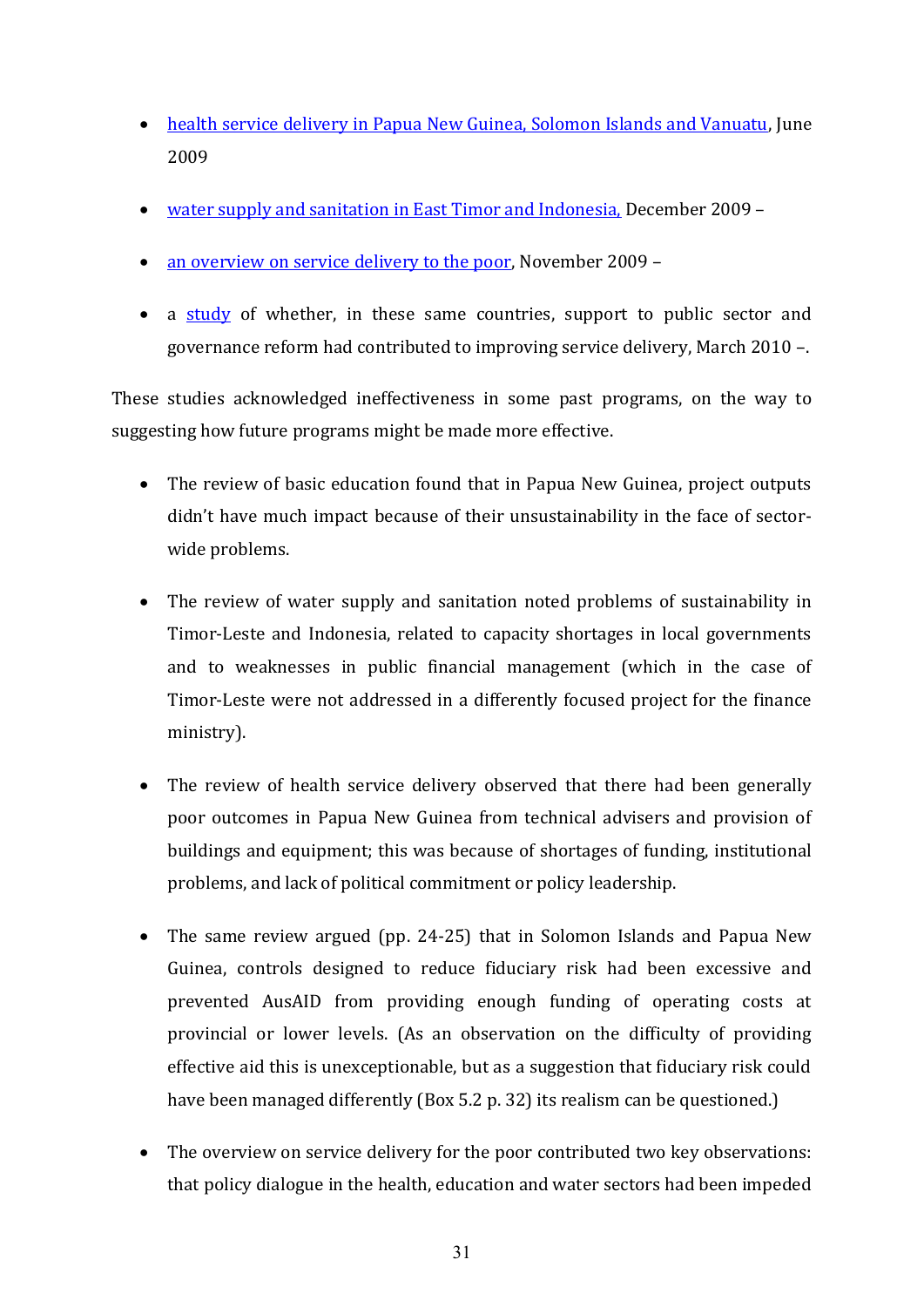by AusAID's reliance on managing contractors and its shortage of sector specialists in-country; and that a lot of technical assistance had been about providing capacity to deliver donor-designed projects, rather than improving local systems – which was second-best in long-term effectiveness.

 The study of support to public sector and governance reform referred to two instances where effectiveness of AusAID's programs to improve services at provincial and local levels had been impeded by disagreement or poor coordination with other agencies' secondees to central ministries.

#### **4.2.5. Annual Review of Development Effectiveness 2009**

[This third report](http://www.ode.ausaid.gov.au/publications/Documents/arde2009.pdf) in the annual series was focused on delivery of basic services, summarising the studies just mentioned. It therefore did not address the effectiveness of other types of Australian aid in FCA countries, including the extensive whole-ofgovernment programs in the law and justice sector and in economic and financial management.

By the time when ODE might have prepared its fourth annual review of effectiveness, for 2010, the independent review of the Australian aid review (noted below) had recommended that the series be discontinued and replaced by reporting overseen by a new Independent Evaluation Committee, and the Government had accepted this recommendation.

#### **4.3. Assessments other than by AusAID**

# **4.3.1. Joint review of the Enhanced Cooperation Program (ECP) in Papua New Guinea***,* **2008**

A [review of the ECP](http://www.ausaid.gov.au/Publications/Pages/8826_2805_6632_425_3027.aspx) was conducted from December 2007 to March 2008 by a panel of three appointees of the governments of Australia and Papua New Guinea. The panel's report includes an account (pp. 45-52) of how well it had worked, sector by sector.

• This was a "freestyle" assessment of effectiveness, but detailed and informed by much discussion with PNG officials and others involved in or observing the ECP.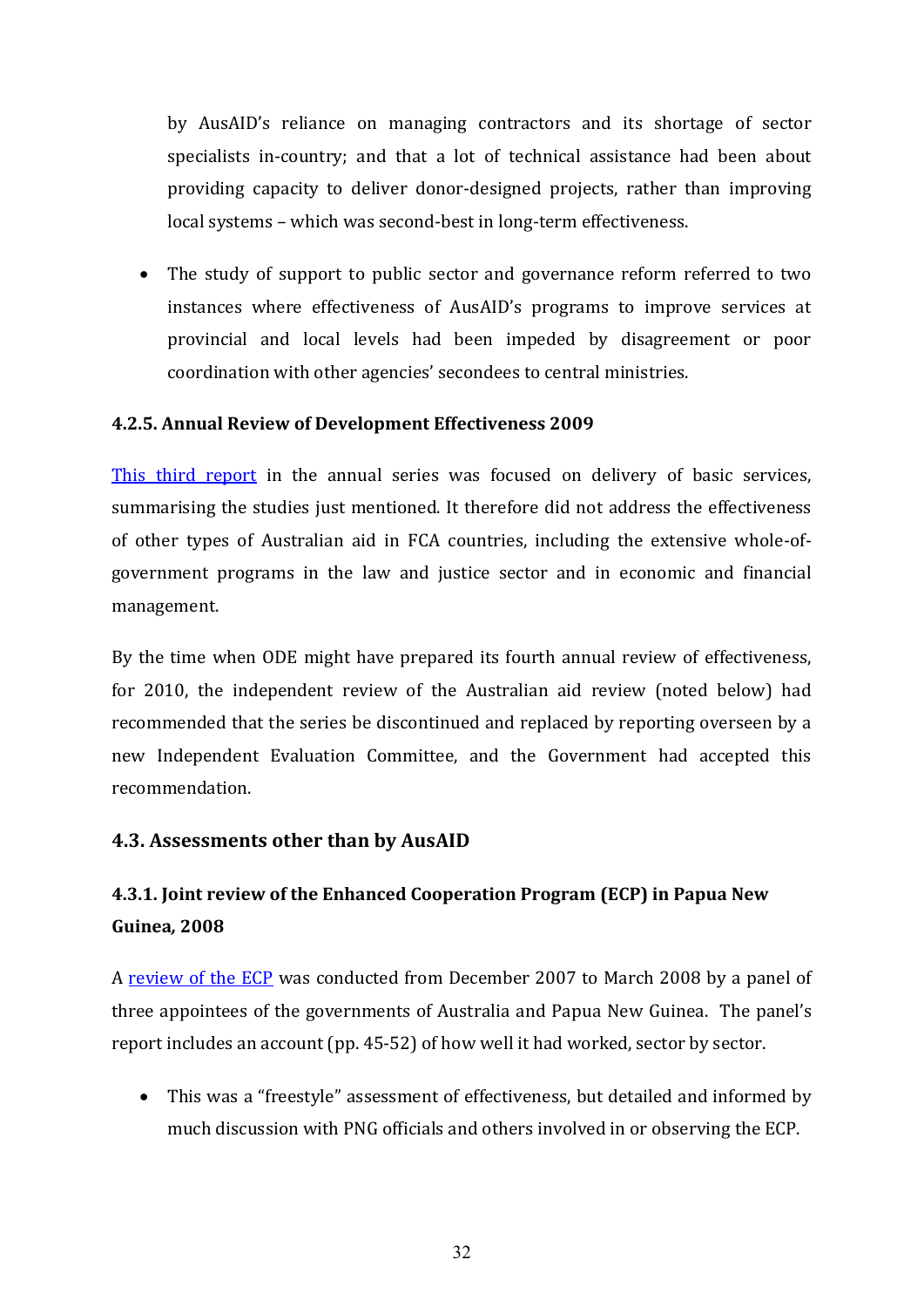- The panel concluded that ECP had achieved a great deal, while noting two major issues from the PNG side – what seemed an unequal partnership in managing it, and concerns in a few agencies that their capacity was being "hollowed out" rather than developed.
- The panel commended the key features of the whole-of-government approach as it applied in ECP – secondment of senior officials, "twinning" relationships and the "joined-up" or whole-of-sector method of working – and recommended that this approach be continued.

#### **4.3.2. OECD DAC Peer Review, 2009**

In late 2008 the Development Assistance Committee of the OECD organised a peer [review](http://www.oecd.org/dataoecd/38/29/42019772.pdf) of Australia's aid program. The review report includes a chapter (pp. 51) titled "aid effectiveness", but this is not a direct assessment of effectiveness: rather, it describes AusAID's policies and processes for improving effectiveness, and its findings as already published in the first Annual Review of Development Effectiveness, noted above.

#### **4.3.3. ANAO performance audit of AusAID, 2009**

The Australian National Audit Office (ANAO) [published a report](http://www.anao.gov.au/~/media/Uploads/Documents/2009%2010_audit_report_15.pdf) in November 2009 on its performance audit of AusAID's management of the aid program. This did not contain any new evaluation of the effectiveness of aid programs. But it was based on fieldwork in Papua New Guinea, the Philippines and Vietnam, and contained a chapter about whole-of-government coordination. Its recommendations included suggestions of how this could be improved:

- the costs and benefits of participation of other government agencies in the aid program should be considered in comparison to alternate approaches for delivering aid; and
- the mechanisms for coordination established after the 2006 White Paper (the Development Effectiveness Steering Committee, country strategies, and ODE's role in monitoring and evaluation) needed to be better used, especially to make aid activities more selective and to improve external reporting.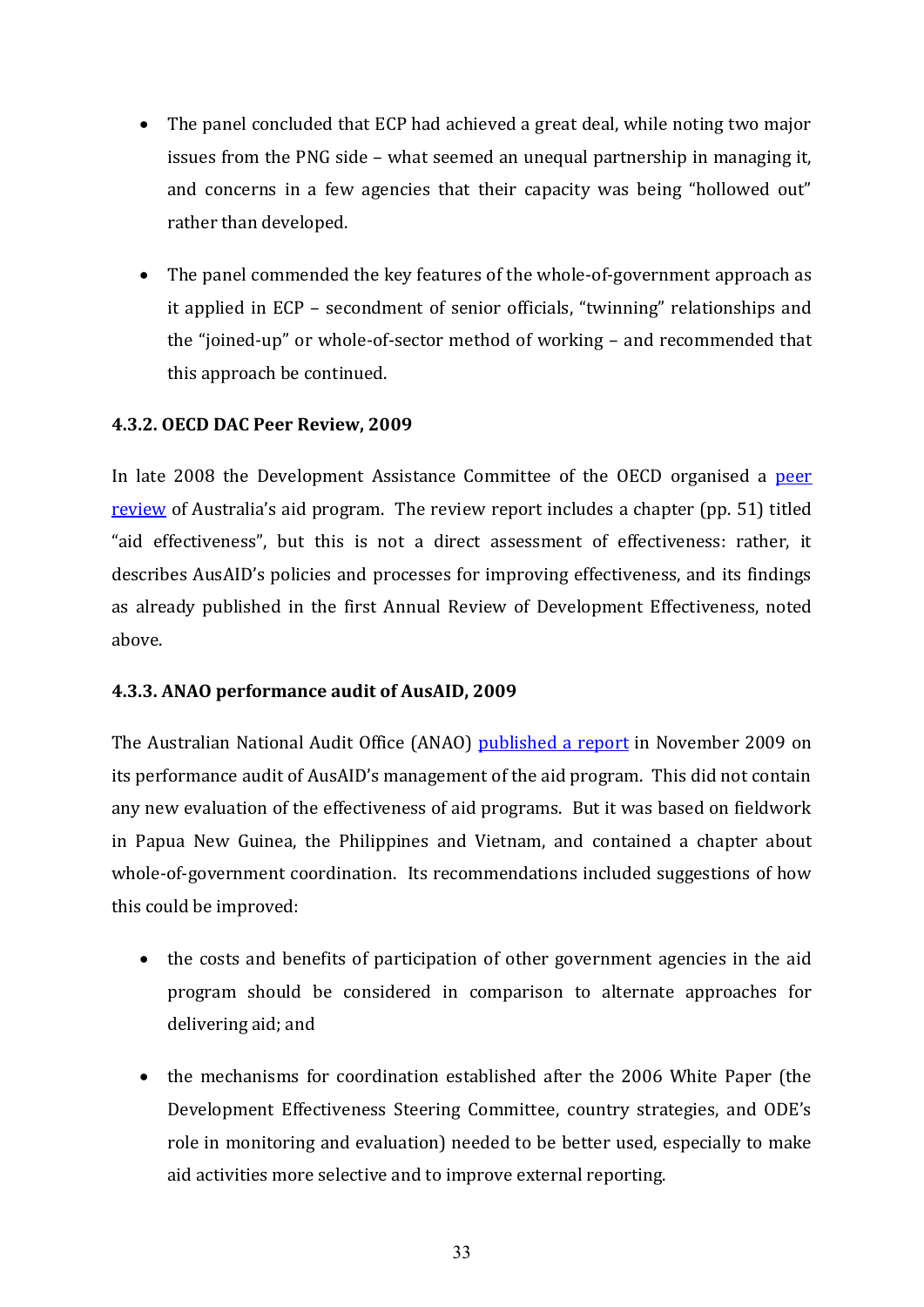#### **4.3.4. Joint review of PNG-Australia Development Cooperation Treaty, 2010**

[This review](http://www.ausaid.gov.au/Publications/Pages/7121_4186_4801_3795_5658.aspx) was undertaken in early 2010 by a panel of appointees of the Australian and Papua New Guinea governments. Its essential function was not to make a new assessment of the effectiveness of Australia's aid to PNG, but to address widespread dissatisfaction on both sides by suggesting changes to the form or terms of that aid. However, in the course of this the review panel indicated some substantial shortcomings in Australia's aid, as well as substantial successes.

The successes noted (pp. 20-21) are the following: maintenance for PNG's most important roads; in health, non-salary recurrent funding to primary health care, notably for health mobile patrols, the drive against  $HIV/AIDS$ , and training of  $PNG's$  doctors; in education, teacher training, school building, school maintenance grants, and support for community oversight of schools; tertiary scholarships; and support to important government and non-government institutions.

The review panel acknowledged further successes by recommending the expansion of aid through non-state actors (notably church-run health services), and of the volunteer and NGO programs.

The shortcoming to which the review panel gave most attention was the extensive reliance on technical assistance from Australian advisers. They observed: "The emphasis on technical assistance for capacity building and the lack of much to show for it is at the heart of the political difficulties the Australian aid program to PNG is facing" (p. 26).

They cited a range of reasons for the ineffectiveness of much of Australia's technical assistance for capacity development (pp. 24-25). Most of these were, as they noted, generic problems in the PNG public sector which it was beyond the capacity of the aid program to address. But their recommendations in this area indicated there had also been design shortcomings – allowing many advisers' terms to be too short, their activities too fragmented and their remuneration too great.

As for the whole-of-government approach, the panel commended it by referring to successful support to important government and non-government institutions, as noted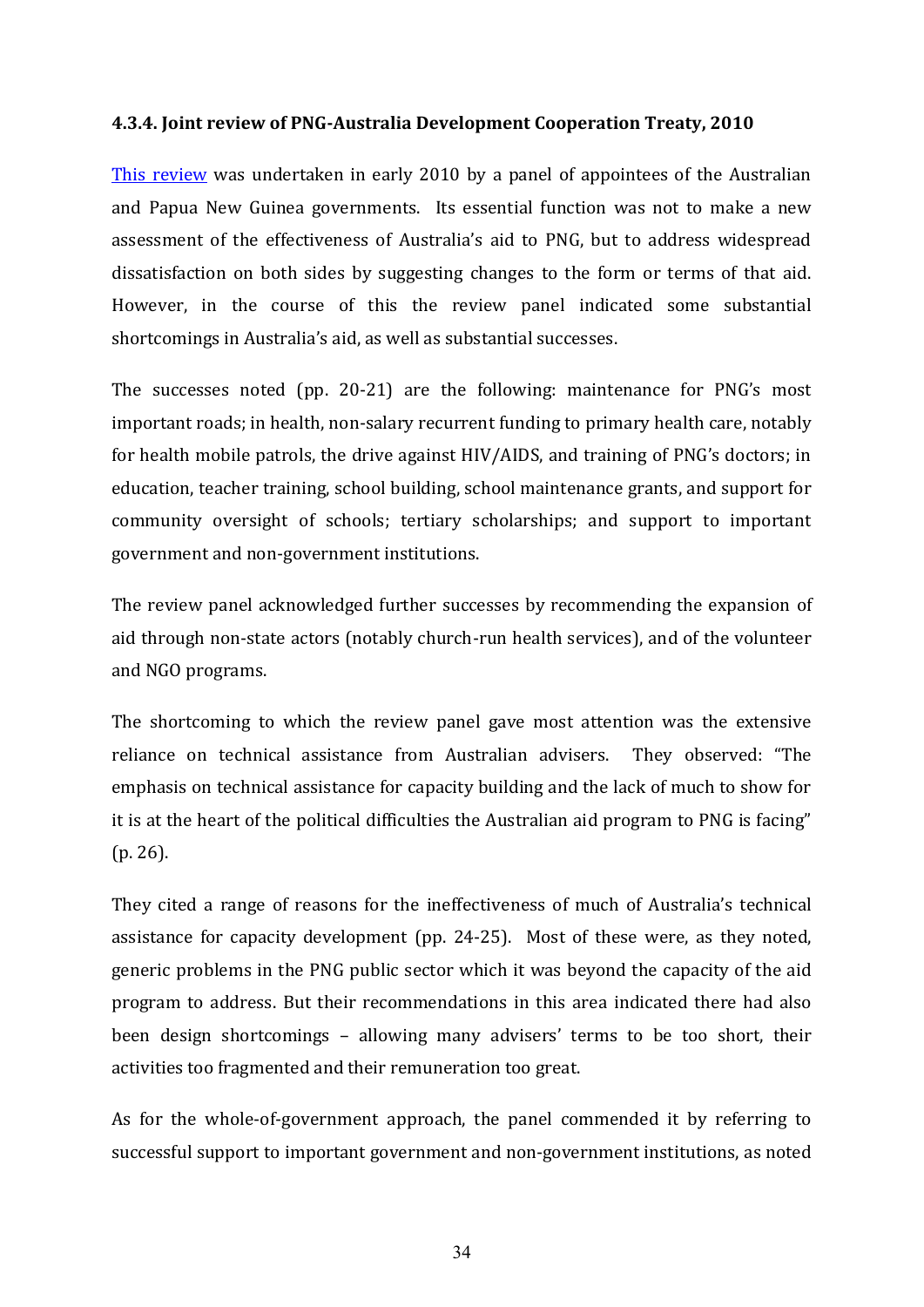above. But they also said (p. 30) that the former Enhanced Cooperation Program contained the flaw that any aid-funded in-line positions had to be filled by Australian government staff, which "created the perception, if not the reality, of conflict of interest, and infringement of sovereignty" (p. 30). They recommended the piloting of aid-funded in-line positions without reliance on Australian government staff.

The panel's other recommendations indicate further shortcomings in effectiveness  $$ through Australia's aid being spread too thinly over too many activities, and through under-funding of recurrent expenditure on road maintenance, health and education which it was intended to complement. The panel's report makes it clear  $-$  at least in my reading – that while Australia had its share of responsibility, these shortcomings were mainly due to characteristics and decisions of PNG's government.

#### **4.3.5. Independent Review of Aid Effectiveness, 2011** (see [here\)](http://www.aidreview.gov.au/report/index.html)

This review did not produce detailed findings about the current effectiveness of Australia's aid program, but rather recommendations about how its effectiveness might be improved, including by knowing more about results through better use of AusAID's system for monitoring and evaluation.

Its report (in ch. 3) mentioned visits by its members to six recipient countries, but made little comment on the comparative effectiveness of programs in these countries: it said that despite the difficult operating environment in Afghanistan, parts of the aid program there were having a positive impact (p. 68); and it endorsed the finding of the 2010 joint review (noted above) about Australia's aid in Papua New Guinea (p. 69).

Similarly, in referring to the whole-of-government approach (pp. 78-79) the review did not say much about its effectiveness, either overall or in comparison with more conventional aid approaches. It merely noted that whole-of-government coordination had been successful in crisis situations in East Timor, Solomon Islands and Afghanistan. But it did suggest improvement in the management of whole-of-government aid, especially to reduce aid fragmentation and to provide consolidated performance information.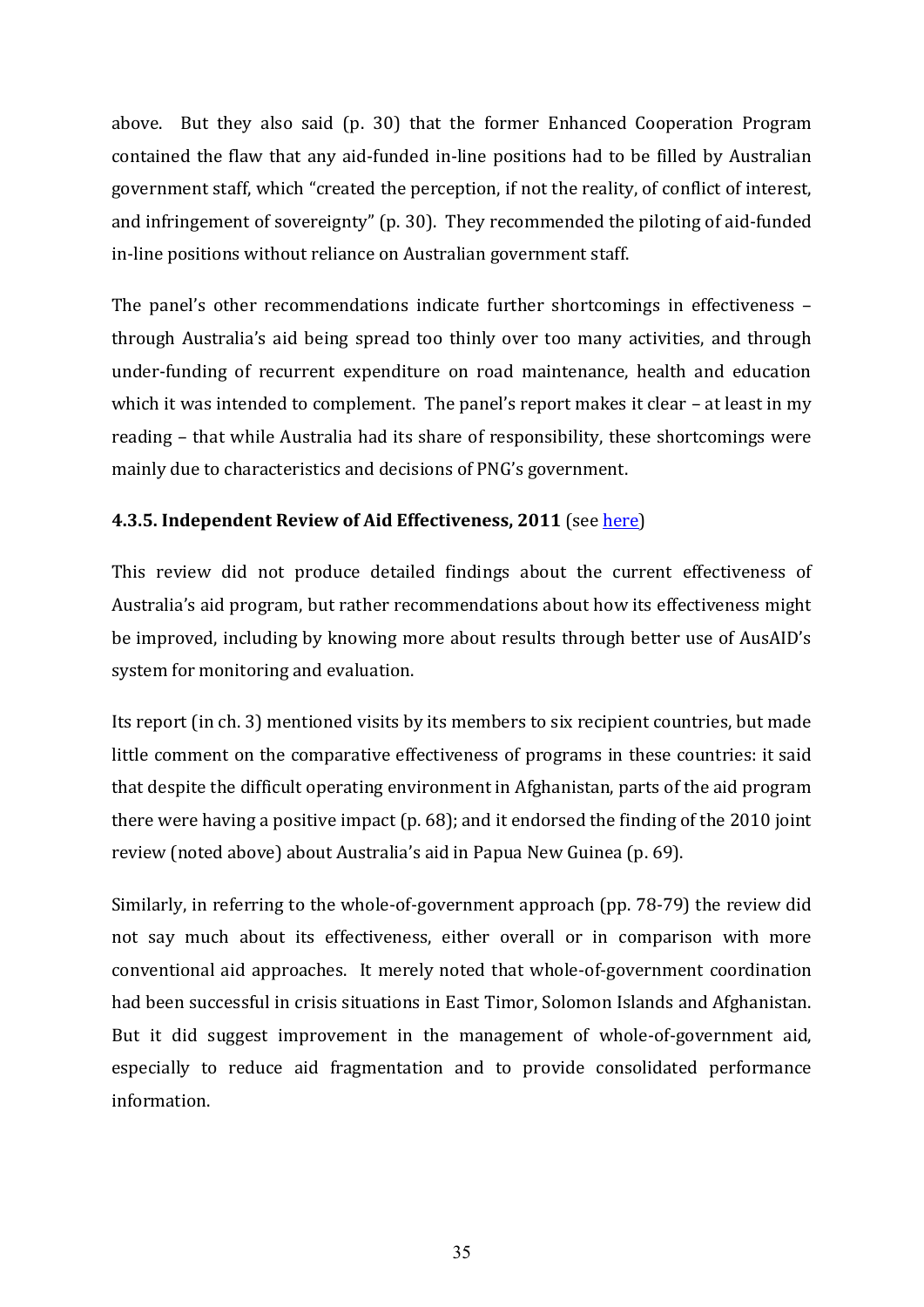#### **4.3.6. Brookings benchmarking study, 2011**

This [study](http://www.brookings.edu/research/papers/2011/12/australia-aid-effectiveness-chandy) analysed how Australia's aid in 2009 and 2010 compared with that of other donors in terms of QuODA – the Quality of Official Development Assistance (QuODA) assessment, developed jointly by the Brookings Institution and the Center for Global Development, as published in the 2011 QuODA Update.

The use of QuODA means the comparisons were based on assessment of institutional or procedural features of Australia's aid, applying to the aid program as a whole. The connection to effectiveness is that these are features widely held to be conducive to effectiveness. The key findings are:

- in terms of four dimensions into which indicator measures are aggregated, Australia is close to the average for donors assessed, and ranks second among the six donors which direct 50% or more of their aid to fragile states; and
- In terms of certain indicators Australia is above the donor average: administrative cost ratio, untied procurement, support for global public goods, publication of forward spending plans, channeling of aid through one agency, organising joint missions to partner governments, and aspects of transparency.

It is clear from the nature of these indicators that they signify conduciveness to effectiveness in only a weak sense. Accordingly, despite its title this study tells us little about the effectiveness of Australia's aid, either in general or for FCA countries. Nevertheless AusAID made much of it, which [led to a critique](http://devpolicy.org/is-australian-aid-world-standard-problems-with-recent-analysis-from-brookings-and-ausaid/) by the ANU's Stephen Howes.

# **4.3.7. Evaluation of activities of the International Deployment Group of the Australian Federal Police**

The AFP's most recent published annual report, for  $2010-11$ , has a section (pp. 45-46) about measuring the impact of operations of the AFP's International Deployment Group (IDG). It describes work commissioned from the University of Queensland to prepare a suitable system for establishing mission objectives and measuring mission success. It says the work was completed in June 2011 after field testing using AFP missions in Marshall Islands and Vanuatu, and is embodied in practitioner manuals.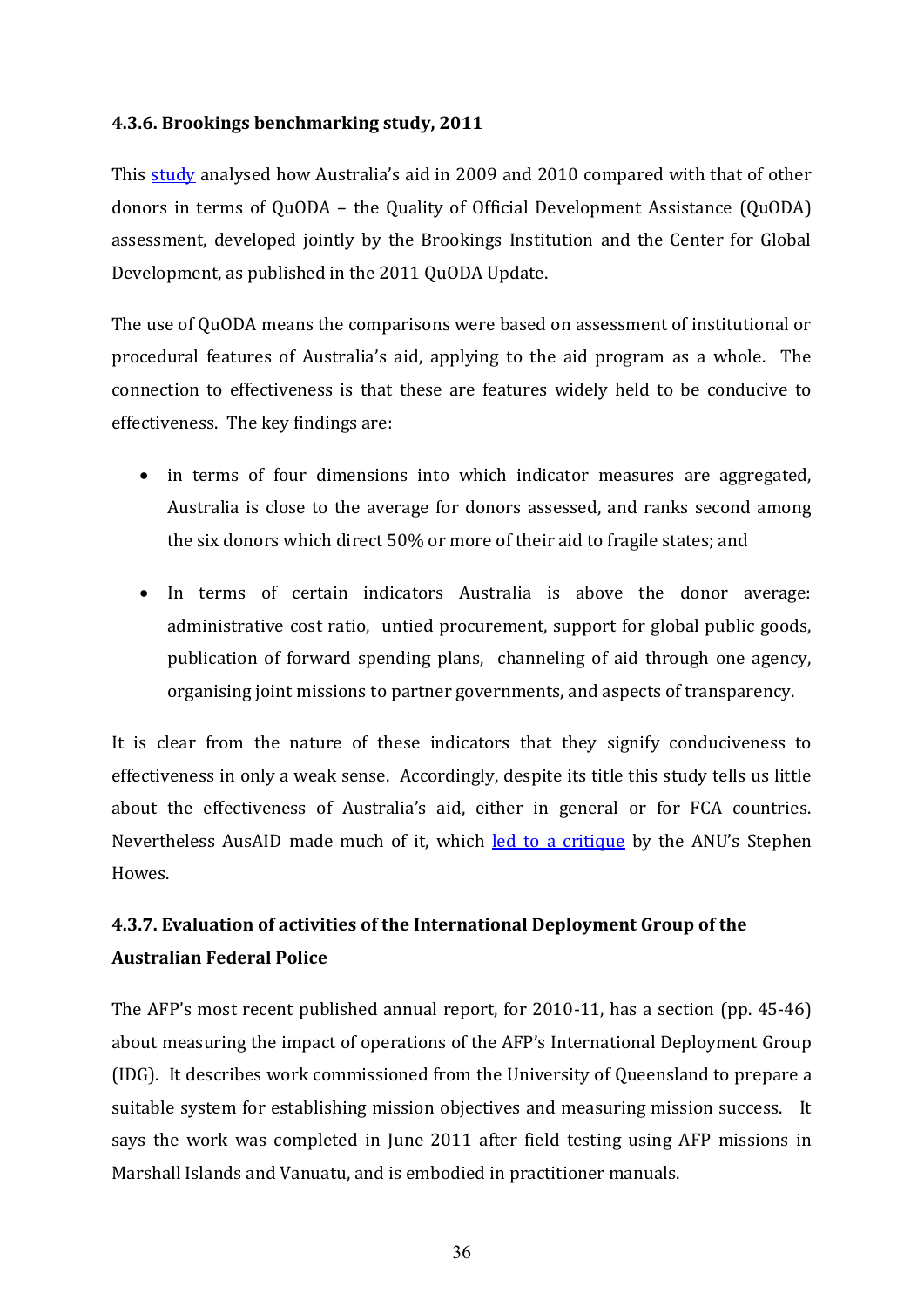The university [website describing](http://www.ceps.edu.au/research/extending-frontiers-research-program/performance-models) the work done for the AFP lists various products from it in 2010 and 2011, but none seems to represent impact evaluation of IDG activities.